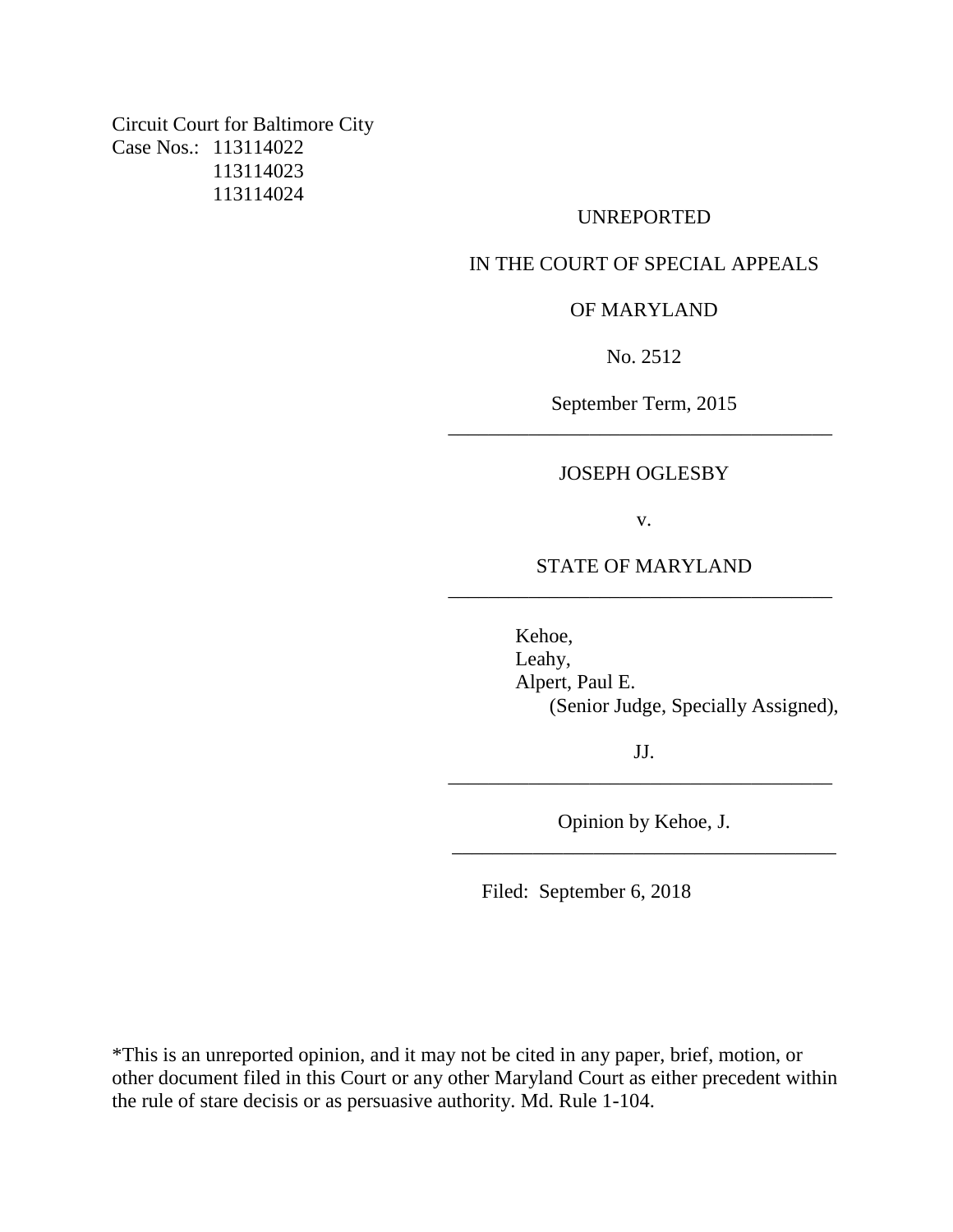A jury in the Circuit Court for Baltimore City convicted Joseph Oglesby, appellant, of

felony murder and first-degree burglary following the April 1, 2013 death of Ralph

Timmons. He presents five questions on appeal:

 $\overline{a}$ 

1. Did the State fail to present sufficient evidence to sustain the convictions?

2. Did the lower court err by instructing the jury that Mr. Oglesby could be guilty of felony murder if the jurors believed that another person was the shooter?

3. Did the lower court err in prohibiting the defense from introducing several pieces of evidence that tended to establish an alternative suspect?

4. Did the lower court err in refusing to allow the defense to use a psychiatric evaluation to impeach Mr. Timmons's son?

5. Did the lower court err by permitting the prosecutor to make improper remarks in closing argument, and by refusing to re-instruct the jury on the reasonable doubt standard?

For the reasons stated below, we answer these questions in the negative and affirm.

# **Background**

Mr. Timmons was murdered on April 1, 2013.<sup>1</sup> On that evening, he was at home with his eleven-year-old son—whom we shall refer to as "the child"—and his girlfriend. Around 9:00 P.M., Timmons left the house to pick up a pizza for dinner. Approximately fifteen minutes later, Timmons returned. From upstairs, the child heard his father yell, "Stop" and "Don't move." When the child went downstairs, he observed Timmons holding a man at knifepoint, but he only saw the man's feet. Timmons told his son to call the police, but

 $<sup>1</sup>$  A pathologist testified that Timmons had been shot seven times and that the cause of his</sup> death was multiple gunshot wounds.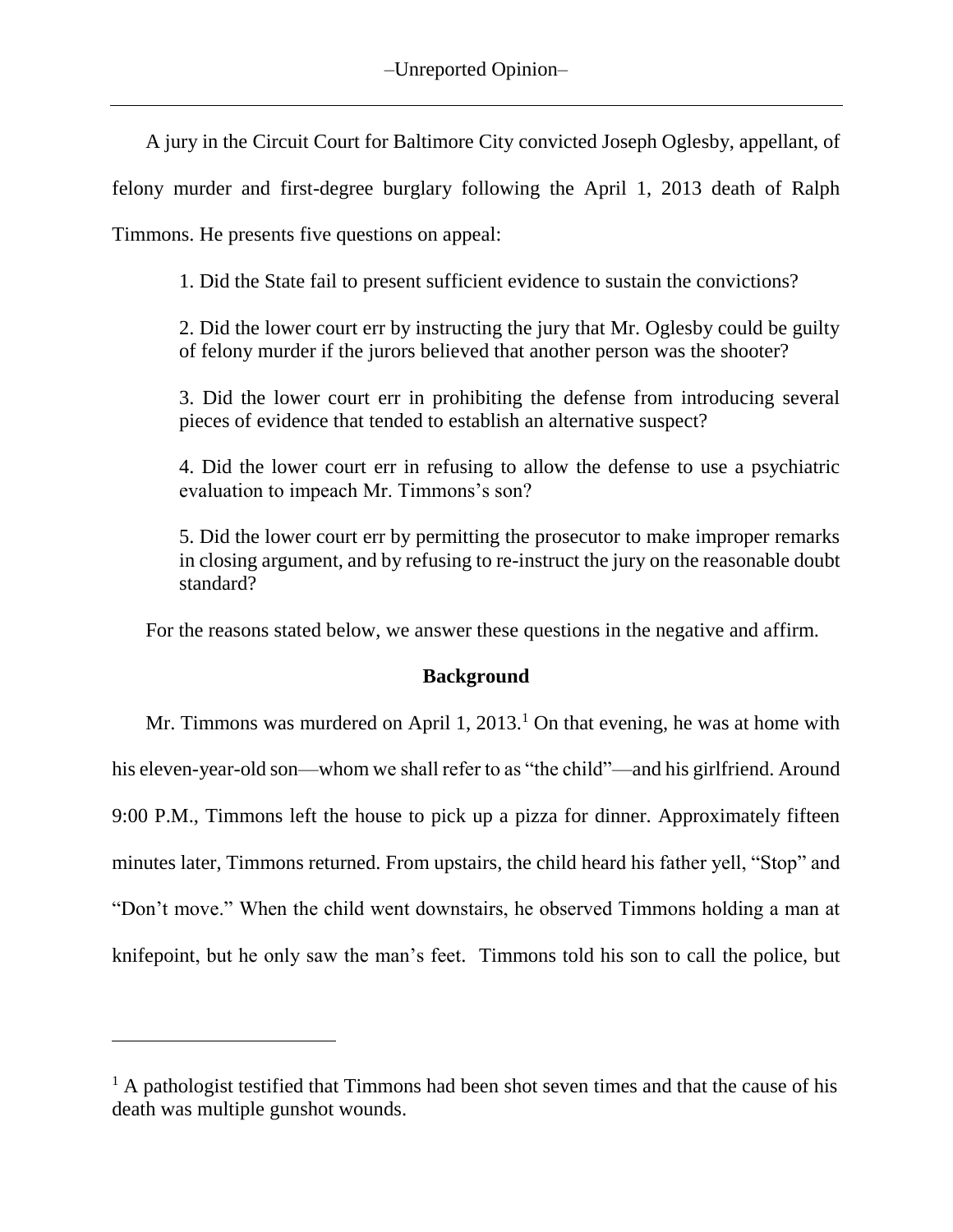before Timmons could give the child the phone he was holding, another man ran upstairs from the basement and shot Timmons. The child testified that he heard several gunshots and that the shooter was wearing a black and white bandana to mask his face.

The child turned and ran back upstairs. The shooter fired at the child, wounding him. The child, however, managed to exit the house from his bedroom and used a bystander's phone to call the police.

Officer Virgiree Boles and other Baltimore City police officers responded to the scene. When Officer Boles entered the home, she observed Timmons's body lying on the floor. Officer Boles and Sergeant Valencia Nock then went downstairs into the basement to clear the scene. There, Officer Boles observed couch cushions moving, and the police discovered appellant hiding in the couch. At the time the police found appellant, he was wearing a black and white scarf. The officers also discovered another man hiding in the basement.

Detective Eric Ragland arrived and assumed the lead of the investigation into the shooting. From the scene and Timmons's body, the police recovered seven bullet casings, three fired bullets, one unfired bullet, a knife, and a 9mm semiautomatic handgun. James Wagster, who was accepted as an expert in the identification and comparison of firearms, testified that the recovered casings came from the recovered gun, which was found in the basement underneath a freezer near the couch. Of the three recovered fired bullets, Wagster testified that one of them could have come from the recovered gun, but the other two did not.

2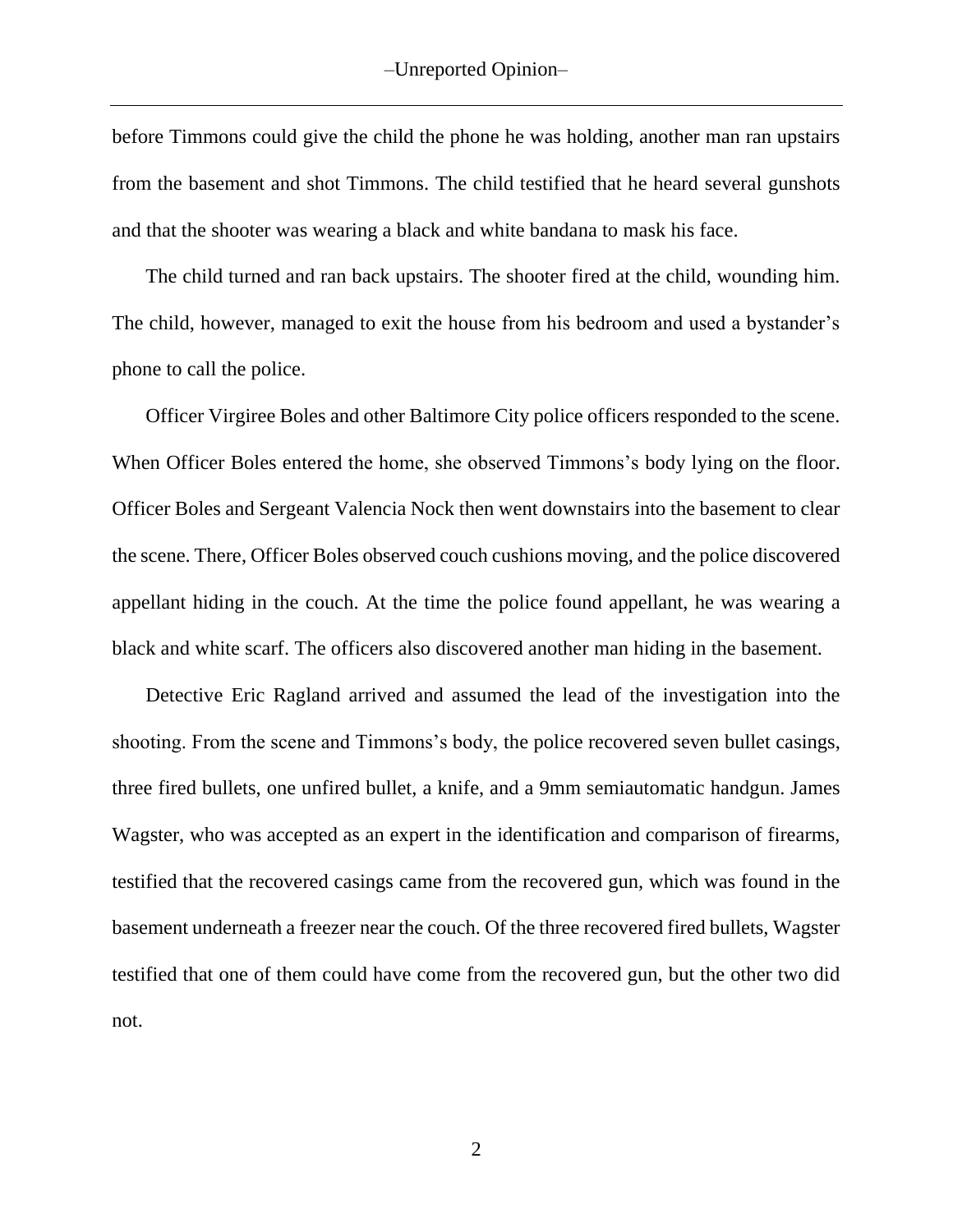In the days following the shooting, Detective Ragland interviewed the child, appellant, and the other man found in the basement.<sup>2</sup> Initially, during the interview, the other man whom the police learned was John Knox—stated that he and appellant attempted to burglarize Timmons's home, but that he was in the basement when Timmons was shot. Detective Ragland then informed Knox that a child had been shot, and Knox said, "All right. I'm going to tell you the truth." At trial, Knox testified that he changed his story because he "couldn't protect the person who would do that [shoot a child]."

Knox told Detective Ragland that on March 31st, appellant—who was known to Knox through appellant's son—approached him with a plan to get drugs and money. The next day, Knox and appellant entered Timmons's home after they witnessed Timmons leave, and appellant's son acted as a lookout. Shortly after entering the home, appellant's son alerted Knox and appellant that Timmons was returning. Knox attempted to hide in a closet, but surmised that Timmons saw him because Timmons opened the closet door and said, "You know, you f----d up." Timmons was holding a knife.

Then, Knox observed Timmons instruct someone else to do something, before turning to the basement stairs and saying, "Oh, s--t." Knox then heard seven or eight gunshots and saw Timmons fall to the floor. Emerging from the closet, Knox saw appellant—with a gun in hand—turn toward a "smaller frame" running upstairs while Timmons yelled, "No, that's my son." Knox estimated that appellant fired three or four shots at the child. Knox

 $\overline{a}$ 

<sup>&</sup>lt;sup>2</sup> Portions of an interview with the child were played for the jury at trial.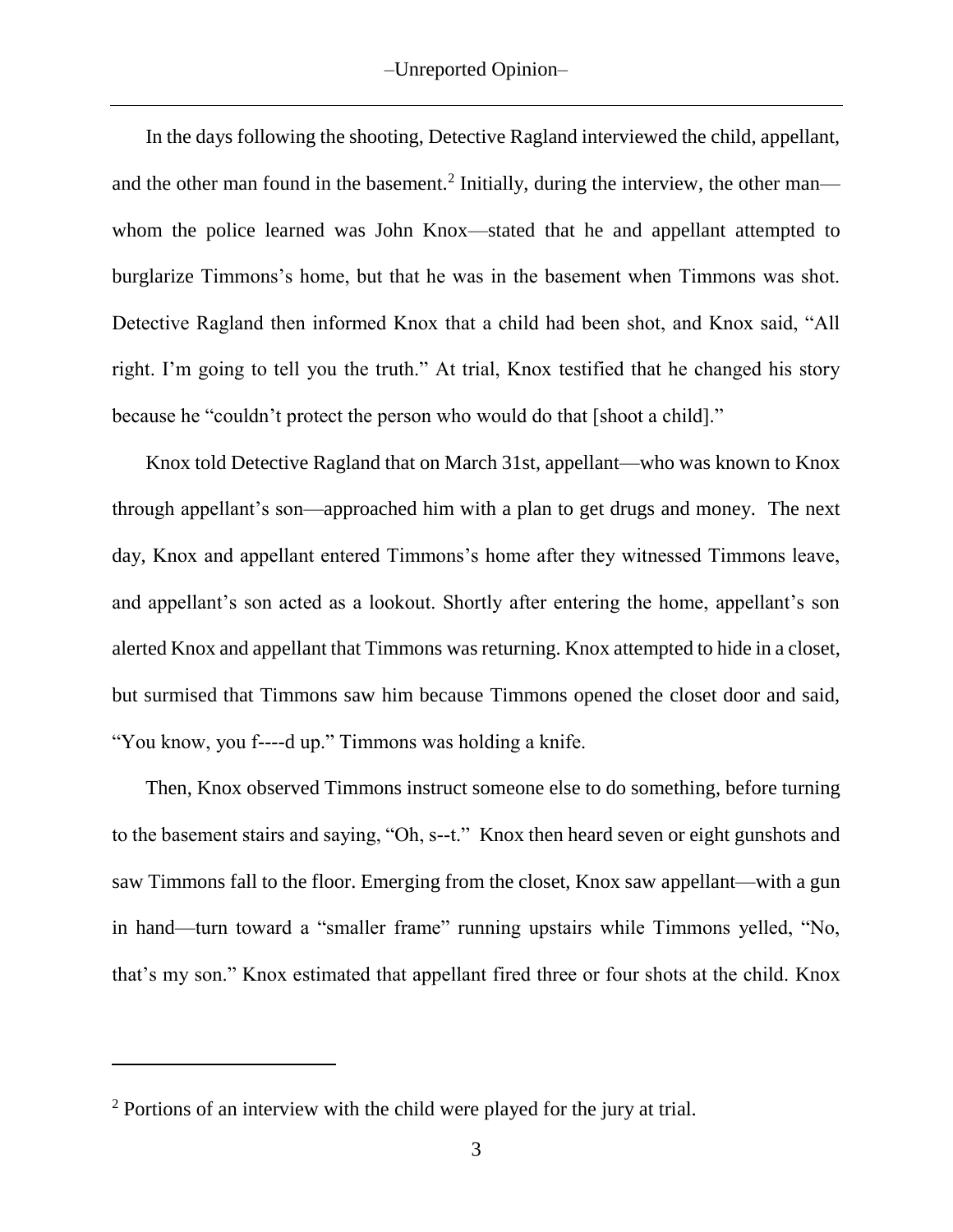wanted to leave, but appellant said, "You're not leaving until we get what we came for." When the police arrived a short time later, Knox and appellant hid in the basement. Knox informed the police that the knife recovered from the basement—which was found near him—was the same one Timmons had held on him; Knox had taken it after appellant shot Timmons.<sup>3</sup>

At trial the State played portions of Detective Ragland's interview with appellant. Appellant claimed to have run into Timmons, an old friend, at the pizza place around 8:30 P.M. and to have ridden back in Timmons's vehicle to his house. When they entered the home, appellant said that Timmons observed that someone else was in the house before gunshots rang out. Appellant ran into the basement, whereupon he attempted to hide in the couch. He claimed that he did not come out when the police arrived because he had become stuck in the couch's pull-out bed. In the interview, appellant claims not to have seen Knox, nor to have seen Timmons get shot.

The State charged appellant with first-degree burglary, first-degree murder, felony murder, use of a handgun in a crime of violence, and attempted first-degree murder. The jury acquitted appellant of all charges except for first-degree burglary and felony murder. The court merged appellant's conviction for burglary into felony murder and subsequently sentenced appellant to life in prison. This appeal followed.

 $\overline{a}$ 

<sup>3</sup> On November 14, 2013, Knox pled guilty to first-degree burglary, unauthorized possession of a firearm, use of a firearm in a crime of violence, attempted first-degree murder, and first-degree murder.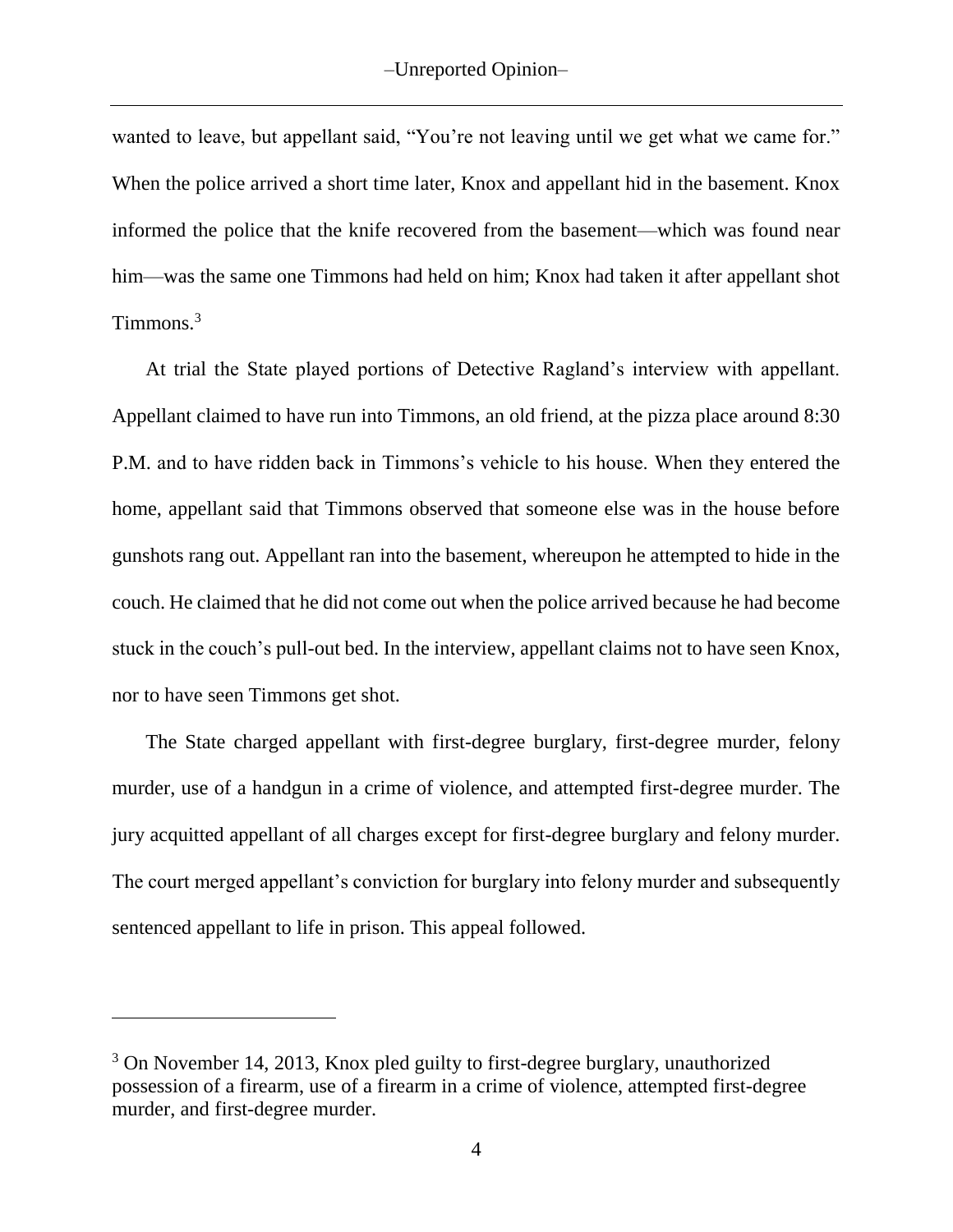## **Analysis**

#### **1. The Sufficiency of the Evidence**

Appellant first contends that the State did not present sufficient evidence to sustain his convictions because the State had not corroborated the testimony of Knox, an accomplice. Appellant maintains that he may not be convicted based on the uncorroborated testimony of an accomplice, and that his presence at the scene in addition to the child's testimony was not sufficient corroboration of Knox's testimony.

The State responds that there was sufficient evidence to sustain the convictions and that it did corroborate Knox's testimony. The State contends that it needed to produce only "slight corroboration," and if the State corroborated *any* portion of Knox's testimony, then the jury could accept other uncorroborated parts. The State maintains, therefore, that there was sufficient corroboration of Knox's testimony based on the discovery of appellant and Knox hiding in the basement of the dwelling in which the crime had occurred, appellant's presence in the home, and the child's testimony.

Maryland courts have adopted the test the Supreme Court laid out in *Jackson v. Virginia*, 443 U.S. 307, 319 (1979), that considers "whether, after viewing the evidence in the light most favorable to the prosecution, *any* rational trier of fact could have found the essential elements of the crime beyond a reasonable doubt." (Emphasis in the original). *See, e.g., Bible v. State*, 411 Md. 138, 156 (2009). In this undertaking, "[w]e give 'due regard to the [fact-finder's] findings of fact, its resolution of conflicting evidence, and, significantly, its opportunity to observe and assess the credibility of witnesses.'" *Potts v.*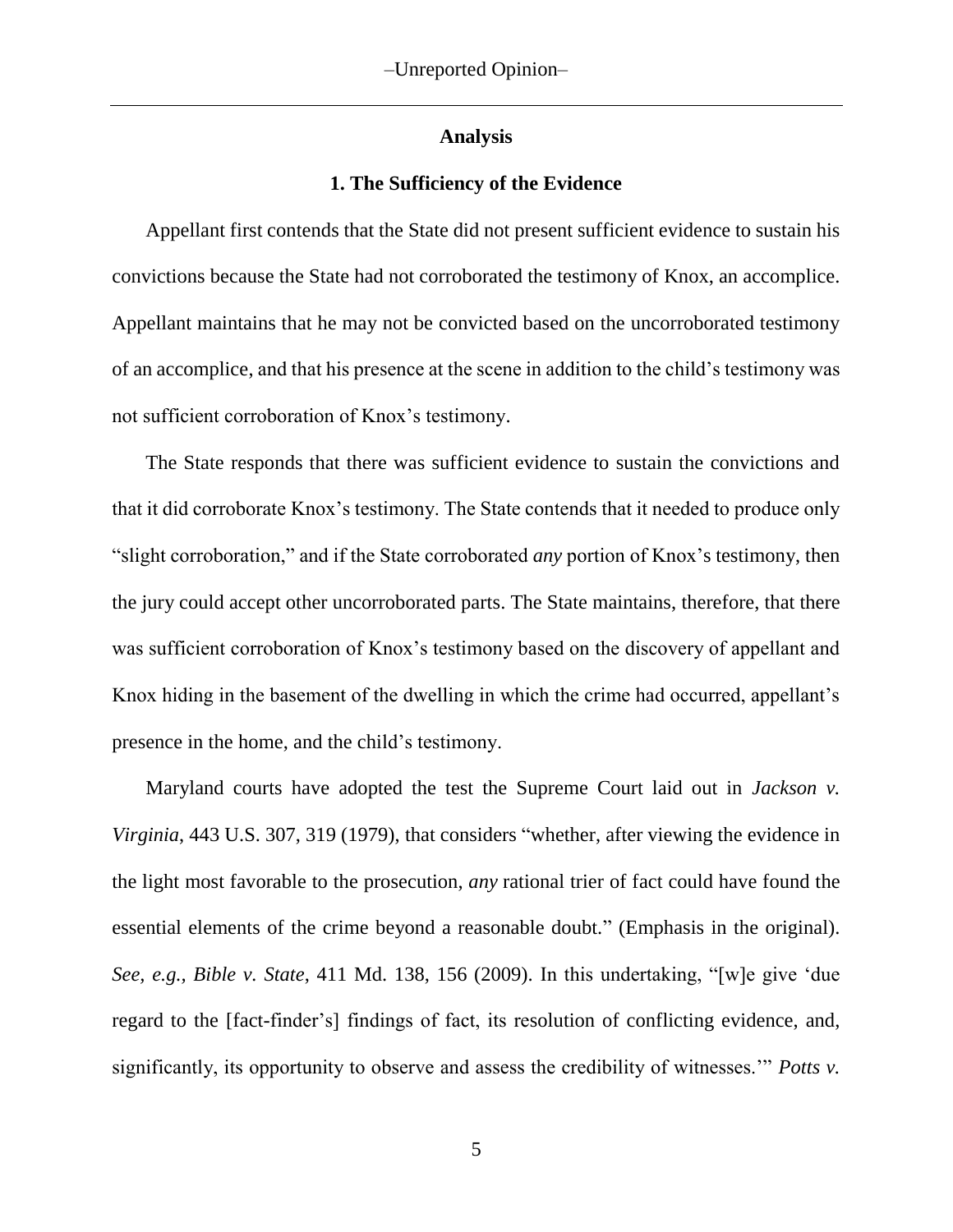*State*, 231 Md. App. 398, 415 (2016) (quoting *Harrison v. State*, 382 Md. 477, 487-88  $(2004)$ ).

Appellant is correct that "[i]t has been firmly established that a 'person accused of a crime may not be convicted on the uncorroborated testimony of an accomplice.'" *McCray v. State*, 122 Md. App. 598, 605 (1998) (quoting *Turner v. State*, 294 Md. 640, 641-42 (1982)). However, "only slight corroboration is required[.]" *Id.* Evidence corroborating an accomplice's testimony must address material facts that tend to either connect the defendant with the individuals who carried out the crime or point to the defendant having participated in the crime. *Correll v. State*, 215 Md. App. 483, 500 (2013). If the evidence "tends to establish either of these matters, the trier of fact may credit the accomplice's testimony even with respect to matters as to which no corroboration was adduced." *Id.*  (quoting *Woods v. State*, 315 Md. 591, 616-17 (1989)).

We are persuaded that the State sufficiently corroborated Knox's testimony through the testimony of the child and Sergeant Nock. The child testified that he saw his father holding someone at knifepoint; Knox testified that he was held at knifepoint by Timmons. Both testified that Timmons instructed the child to call the police. The child and Knox both stated that the shooter fired shortly after Timmons spoke with the child. The child and Knox both testified that the shooter fired at the child after Timmons fell. Notably, the child testified that the shooter wore a black and white bandana like a mask, and Knox stated that appellant was wearing a black and white scarf as a mask. Sergeant Nock also testified that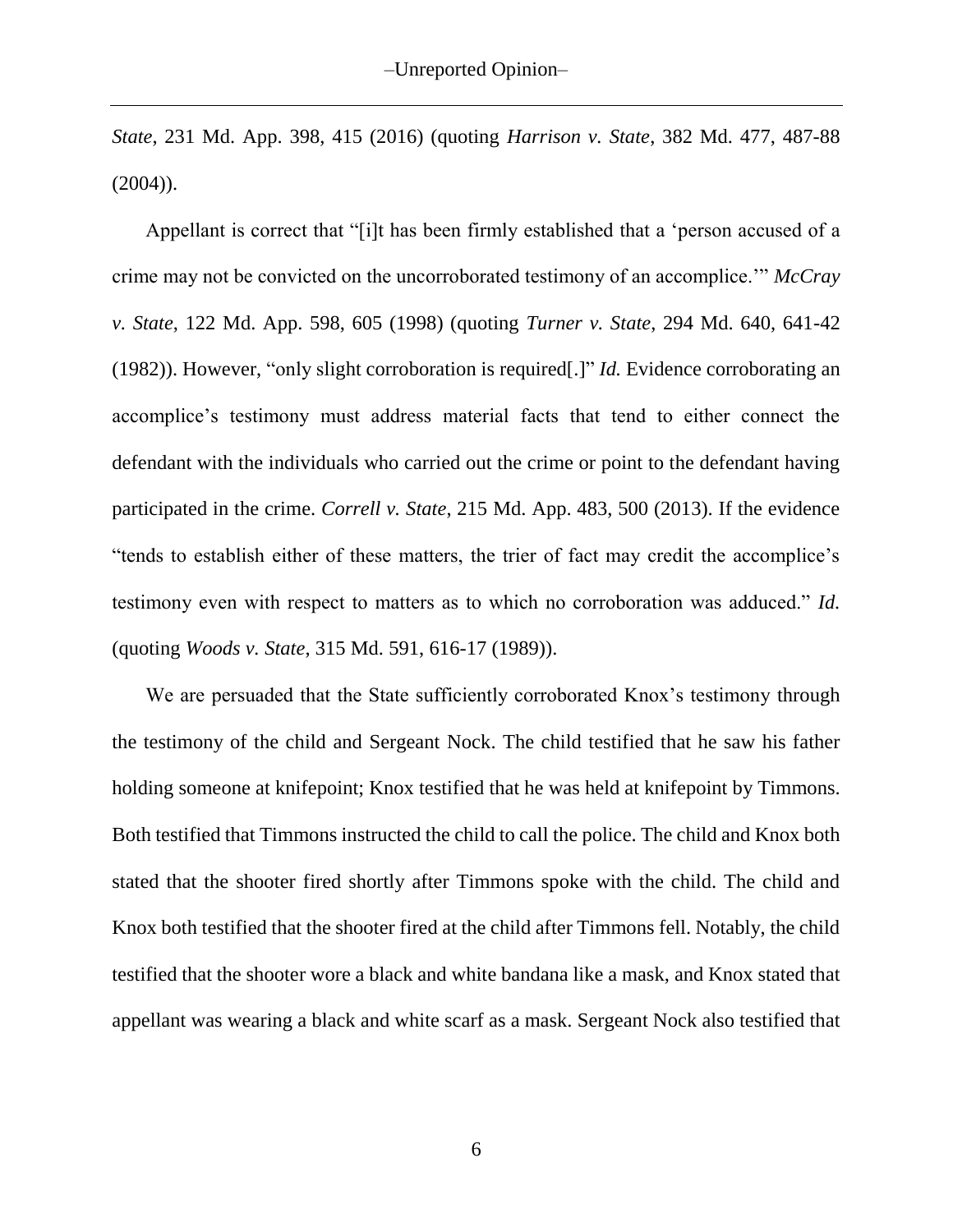when the officers pulled appellant out of the couch, he was wearing a black and white scarf. This testimony further served to identify appellant with Knox.

Accordingly, we are persuaded that the State provided more than slight corroboration sufficient to enable the jury to credit Knox's testimony, even as to uncorroborated portions of that testimony. The State, therefore, presented sufficient evidence to sustain appellant's convictions.

# **2. The Felony Murder Jury Instruction**

While the parties discussed proposed jury instructions, the State requested the court to instruct the jury that it could convict appellant of felony murder if it concluded that either appellant or another participant in the burglary shot Timmons in the course of that crime. Appellant objected on the grounds that the State's theory of the case was that appellant shot Timmons. Appellant argued that permitting the State to present an alternative theory after the presentation of evidence prejudiced him because he could not respond to the State's new theory. The court overruled appellant's objection and instructed the jury as to felony murder as follows:

The Defendant is charged with the crime of first degree felony murder. It is not necessary for the State to prove that the Defendant intended to kill Ralph Timmons[.] In order to convict the Defendant of first degree felony murder, the State must prove that the Defendant committed first degree burglary, that the Defendant **or another participant in the burglary** killed Ralph Timmons[], and that the act resulting in the death of Ralph Timmons[] occurred during the commission of first degree burglary.

(Emphasis added).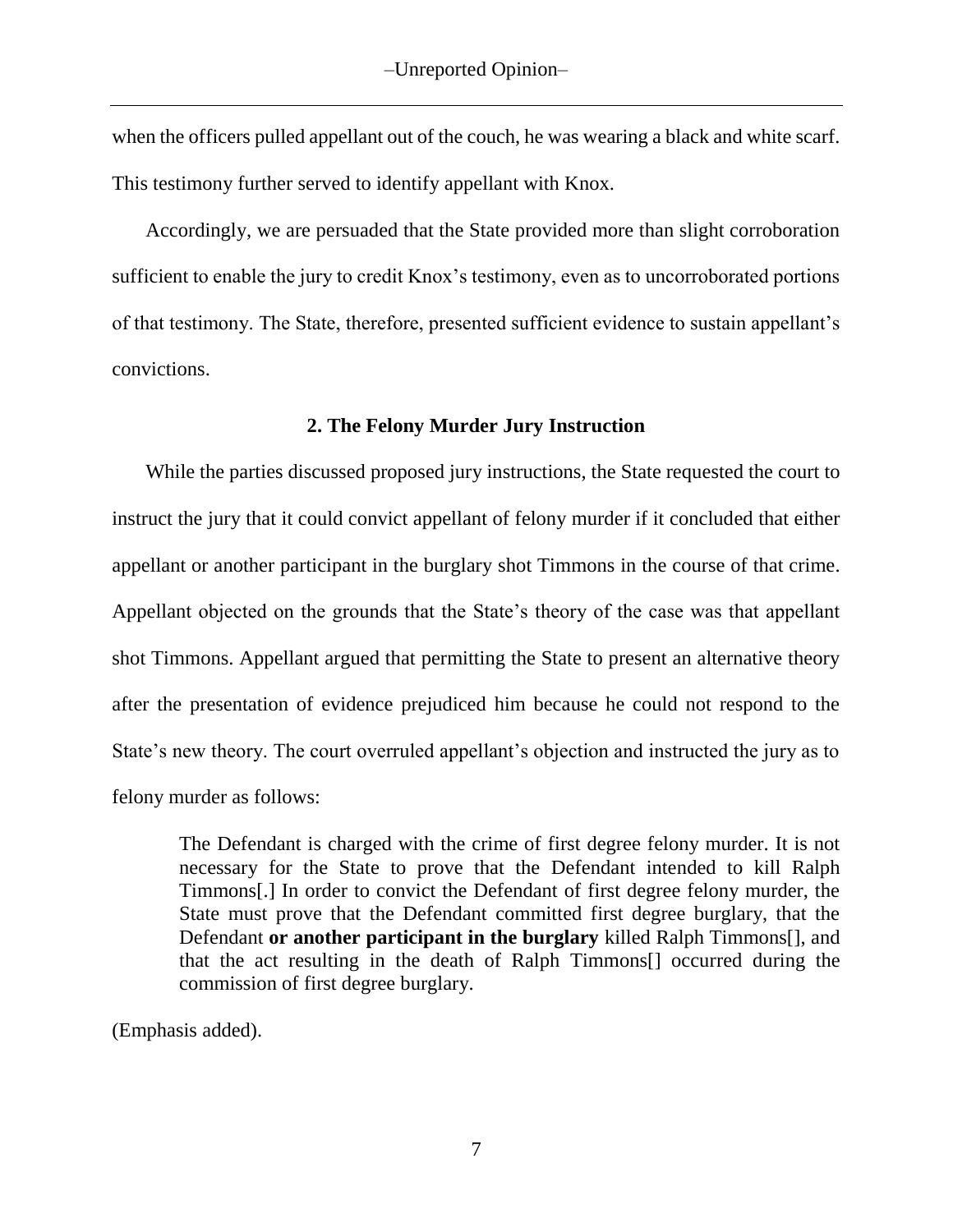Appellant presents two arguments with respect to why the court erred in giving this instruction. First, appellant contends that there was insufficient evidence to generate the felony murder instruction. Appellant argues that the State's theory of the case was that appellant—not Knox—was the shooter, and that the evidence the State presented at trial was in support of that theory. Appellant takes the position that because the State did not present evidence that Knox could have been the shooter, there was not enough evidence to generate the felony murder instruction as worded, particularly the portion that read, "In order to convict the Defendant of first degree felony murder, the State must prove that the Defendant committed first degree burglary, that the Defendant **or another participant in the burglary** killed Ralph Timmons[.]" (Emphasis added).

The difficulty with this argument is that appellant's trial counsel failed to raise that specific argument at trial. Maryland Rule 4-325(e), which addresses objections to jury instructions in criminal trials, states, "No party may assign as error the giving or the failure to give an instruction unless the party objects on the record promptly after the court instructs the jury, stating distinctly the matter to which the party objects and the grounds of the objection." Substantial compliance may, in some cases, preserve an objection for appellate review, but such preservation requires certain conditions to be met, including that "'the objection must be accompanied by a definite statement of the ground for objection unless the ground for objection is apparent from the record,' and 'the circumstances must be such that a renewal of the objection after the court instructs the jury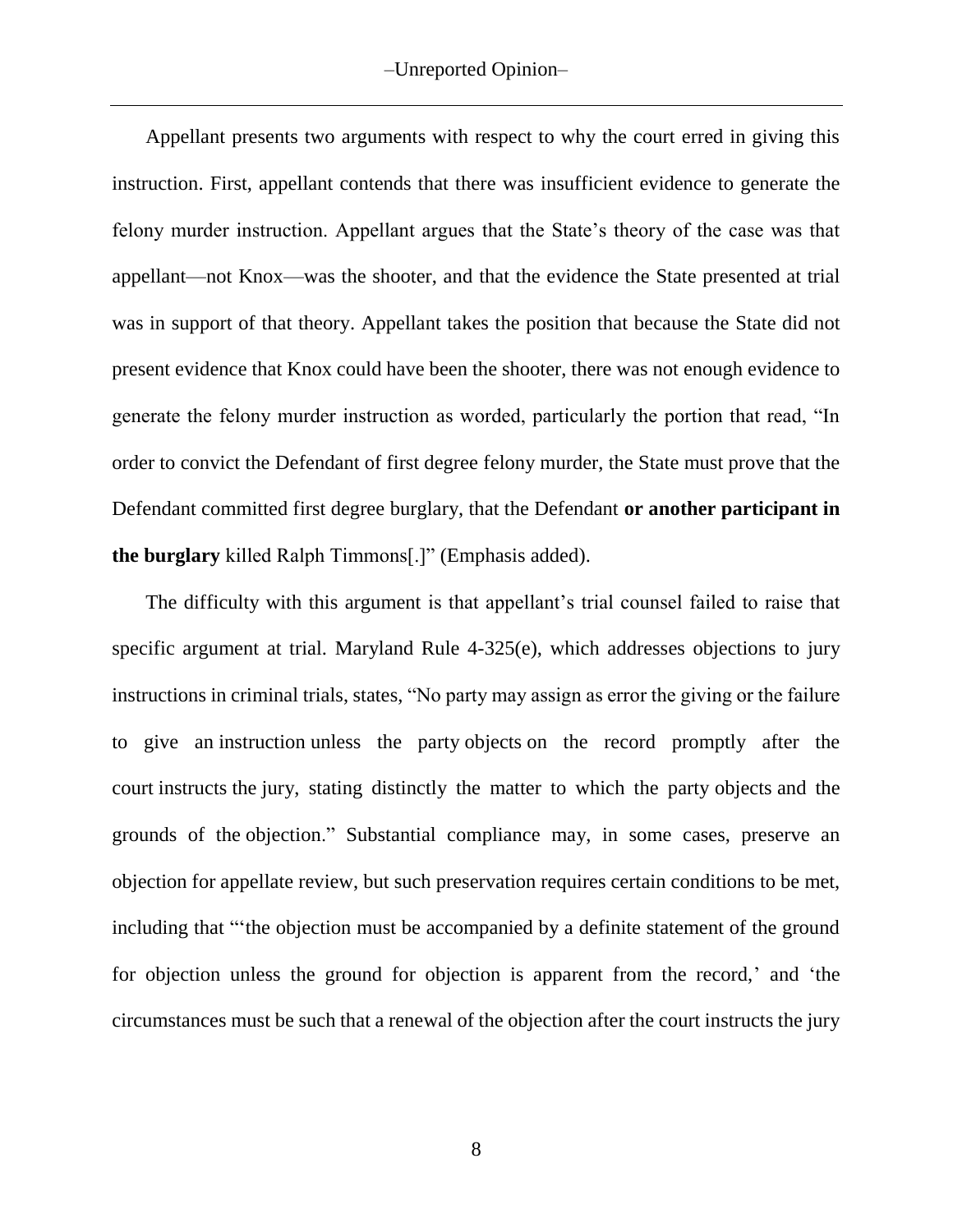would be futile or useless.'" *Hallowell v. State,* 235 Md. 484, 503 (2018) (quoting *Gore v. State,* 309 Md. 203, 209 (1987)).

Appellant's trial counsel objected to the proposed instruction on the grounds that it went to a different theory of the case than what the State argued at trial, a contention that we will address in the following paragraphs. However, appellant's trial counsel did not argue to the trial court that the instruction was not generated by the evidence. Therefore, that issue is not preserved for appellate review. *See* Md. Rule 8-131(a) ("Ordinarily, the appellate court will not decide any other issue unless it plainly appears by the record to have been raised in or decided by the trial court[.]").

Next, appellant argues that the instruction as provided was inconsistent with the State's theory of the case. Appellant contends that the State's theory of the case was that the appellant was the shooter, and that the evidence presented by the State tended to establish that there were two participants in the crime—appellant and Knox—and that appellant was the shooter. Appellant therefore maintains that the instruction violated his right to due process because the instruction was inconsistent with the State's evidence, because the instruction permitted the jury to convict him even if it found that he wasn't the shooter, and because it was introduced too late in the trial for him to adequately respond. In order to make his argument, appellant relies on two Court of Appeals decisions, *Sifrit v. State*, 383 Md. 77 (2004), and *Cruz v. State*, 407 Md. 202 (2009).

The State maintains that it never abandoned the theory that appellant was a participant in the burglary in the course of which Mr. Timmons was murdered. Indeed, the State argues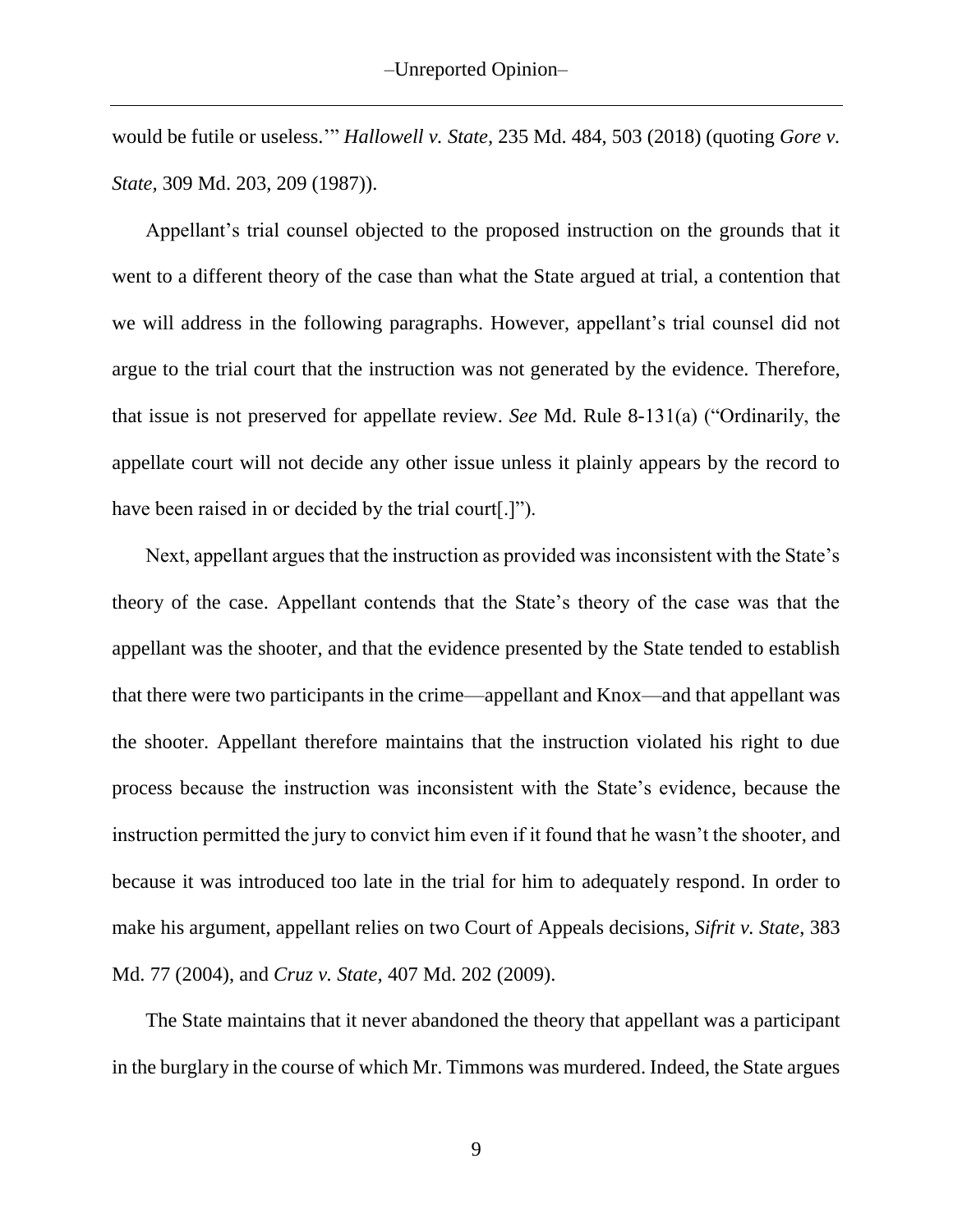that the jury could have convicted appellant of felony murder regardless of who the shooter was, so long as the jury concluded that appellant participated in the burglary and that Mr. Timmons was killed in the course of that crime. This was an alternate theory, not an inconsistent theory, according to the State. As for the cases appellant cites, the State contends that *Sifrit* is inapposite because, unlike the circumstances surrounding appellant's trial, that case involved separate trials and multiple defendants. The State also takes the position that *Cruz* is not applicable because it was actually the timing of the supplemental instruction, issued in response to a question from the jury during deliberation, that was problematic rather than the inclusion of an alternative theory of culpability.

We review a court's decision as to the giving of a jury instruction for abuse of discretion. *See Hall v. State*, 437 Md. 534, 539 (2014). An abuse of discretion occurs where the decision under consideration "'is well removed from any center mark imagined by the reviewing court and beyond the fringe of what that court deems minimally acceptable.'" *Patterson v. State*, 229 Md. App. 630, 639 (2016) (quoting *McGhie v. State*, 224 Md. App. 286, 298 (2015), *aff'd*, 449 Md. 494 (2016)), *cert. denied*, 451 Md. 596 (2017). In reviewing jury instructions, the Court of Appeals has remarked that "'so long as the law is fairly covered by the jury instructions, reviewing courts should not disturb them.'" *Sail Zambezi, Ltd. v. Md. State Highway Admin.*, 217 Md. App. 138, 149 (2014) (quoting *Farley v. Allstate Ins. Co.*, 355 Md. 34, 46 (1999)). We "must examine 'whether the requested instruction was a correct exposition of the law, whether that law was applicable in light of the evidence before the jury, and finally whether the substance of the requested instruction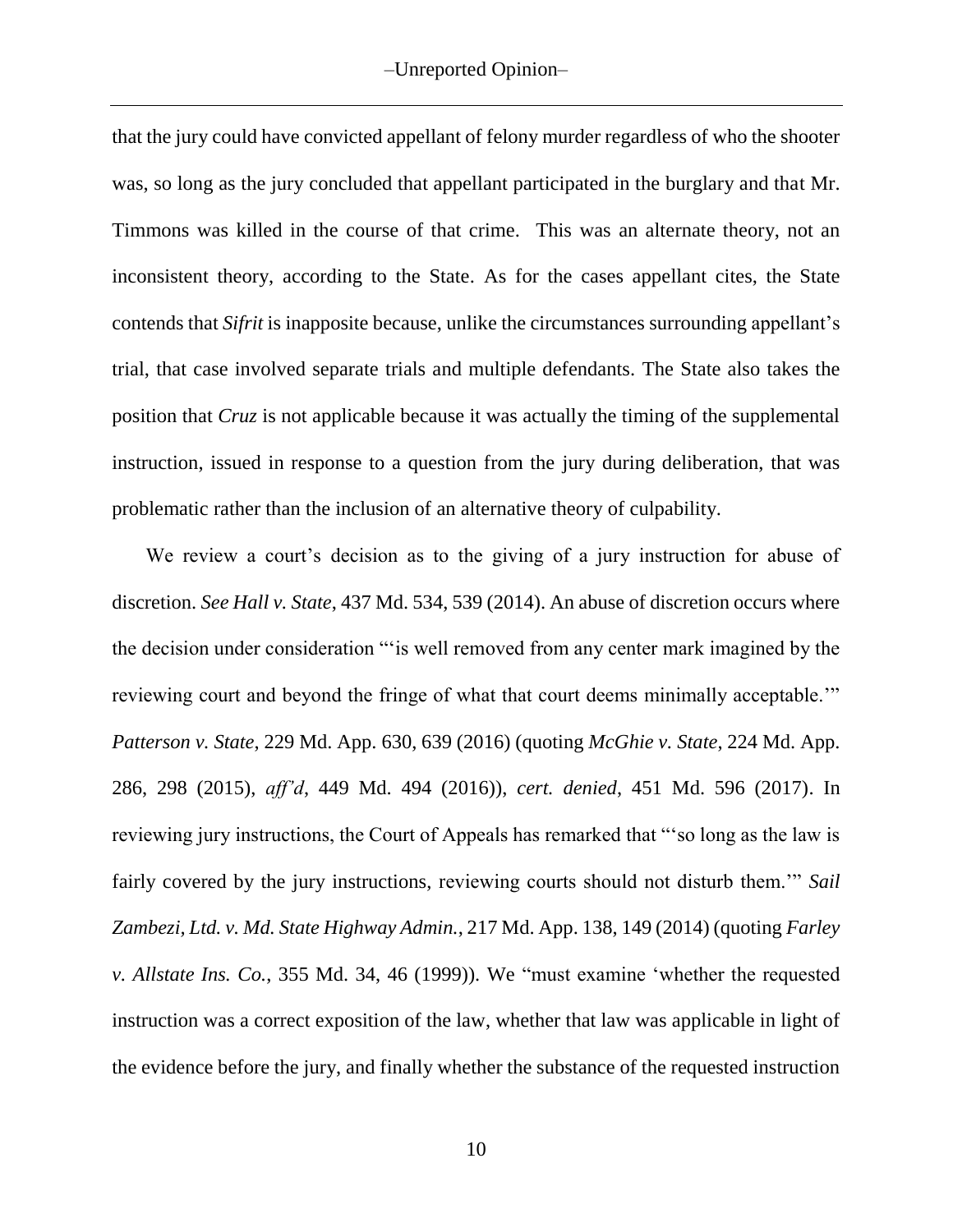was fairly covered by the instruction actually given.'" *Tharp v. State*, 129 Md. App. 319, 329 (1999) (quoting *Farley*, 355 Md. at 47), *aff'd*, 362 Md. 77 (2000).

Appellant is correct that the State's main theory of the case was that appellant was the shooter. This is the version of events the State put forth in its opening statement, and the evidence the State presented at trial tended to go toward that theory. However, in response to the appellant's objection that the felony murder instruction as worded injected an inconsistent new theory into the trial, the State noted that Knox made inconsistent statements as to how much he saw of Mr. Timmons's death and who was responsible for it. Initially, Knox told the police that he was in the basement at the time of the shooting and did not see anything occur. Upon learning that a child had been shot during the crime, Knox gave a fuller version of events implicating appellant in the shooting. As the State argued before the trial court, this inconsistent statement could have given appellant the opportunity to advance the theory that it was Knox, the accomplice, not appellant, who pulled the trigger. This could have given the jury the opportunity to find as such. We agree with the State that the felony murder instruction addressed an alternative theory rooted in the evidence presented at trial, not an inconsistent one. Indeed, the basis of the State's theory of the case was that Knox and appellant participated in a burglary of Timmons's residence, in the course of which Timmons was killed. We, therefore, perceive no abuse of discretion in the trial court's decision to give the instruction, which was a correct statement of the law governing felony murder.

As for the cases appellant relies on, neither is applicable here.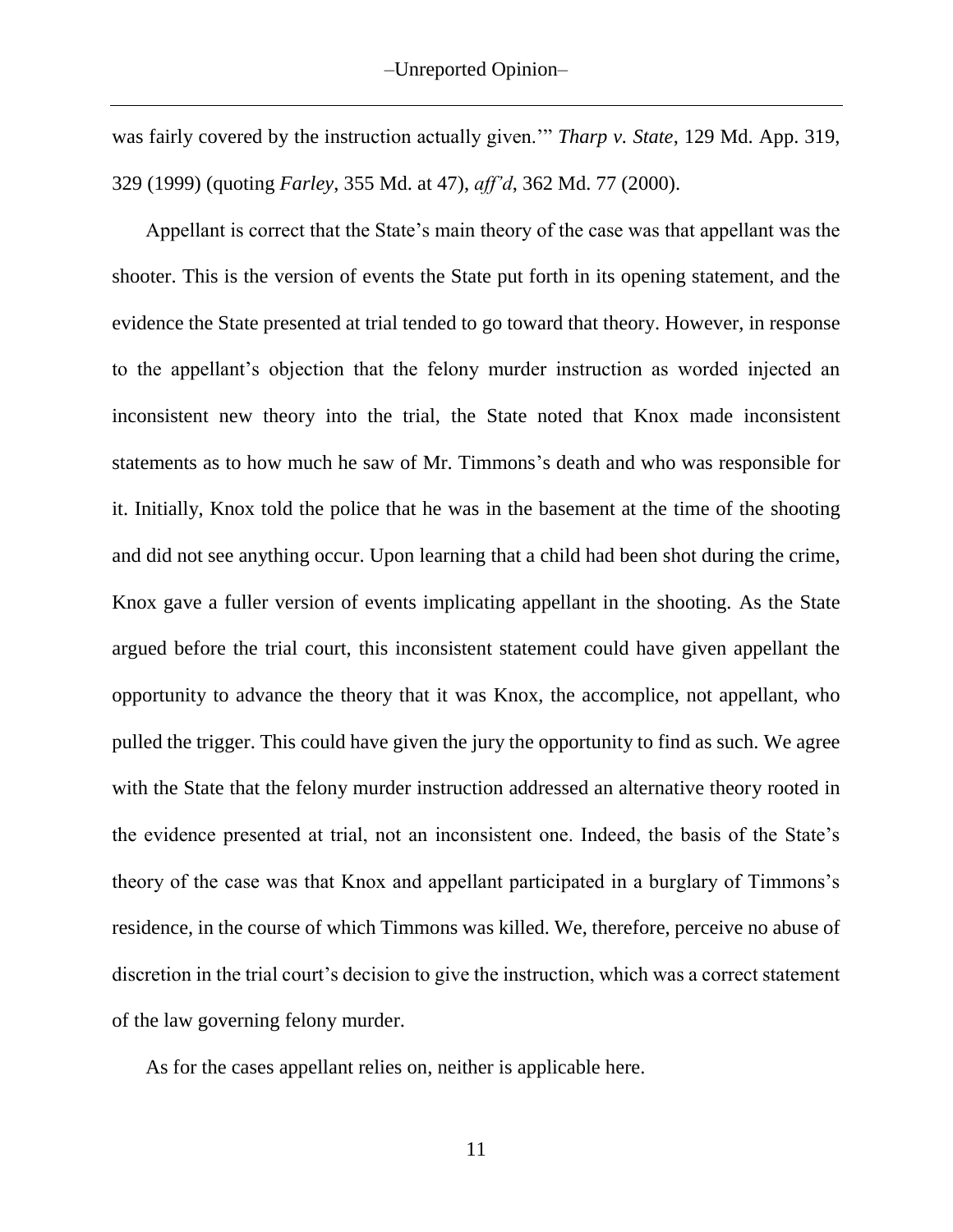Appellant cites *Cruz v. State*, 407 Md. 202, 222 (2009) for the proposition that the eleventh hour insertion of a new theory of culpability is prejudicial to a criminal defendant. In *Cruz*, the State requested the trial court to instruct the jury as to the battery modality of second-degree assault. 407 Md. at 206-07. During deliberations, in response to a jury note, the court provided a supplemental instruction as to attempted battery. *Id.* at 207-08. The Court of Appeals concluded that it was an abuse of discretion to instruct the jury as to a new theory of the case in a supplemental instruction given during deliberations. *Id.* at 220. The Court wrote that "once the State locked into the battery theory of assault, and declined an instruction on the other theories, Cruz had a right to rely on the State's elected theory of culpability and tailor his closing argument accordingly." *Id*. at 222. Appellant suggests that like the defendant in *Cruz*, he was prejudiced by the State's decision at the time of the jury instructions to insert into the case of a new theory, namely that Knox could have been the shooter. At that point in the trial, appellant argues, it was too late to elicit evidence to negate the State's contention that either Knox or appellant killed Mr. Timmons.

However, *Cruz* is inapposite. The problems with the supplemental instruction in that case were: (1) Cruz did not have a meaningful opportunity to respond at all to the new theory of culpability presented to the jury by the court's response to the note; and (2) the State had purposefully abandoned the theory of attempted battery when discussing jury instructions with the trial court. No such timing or abandonment issues are at play in this case. The State requested the felony murder instruction prior to the beginning of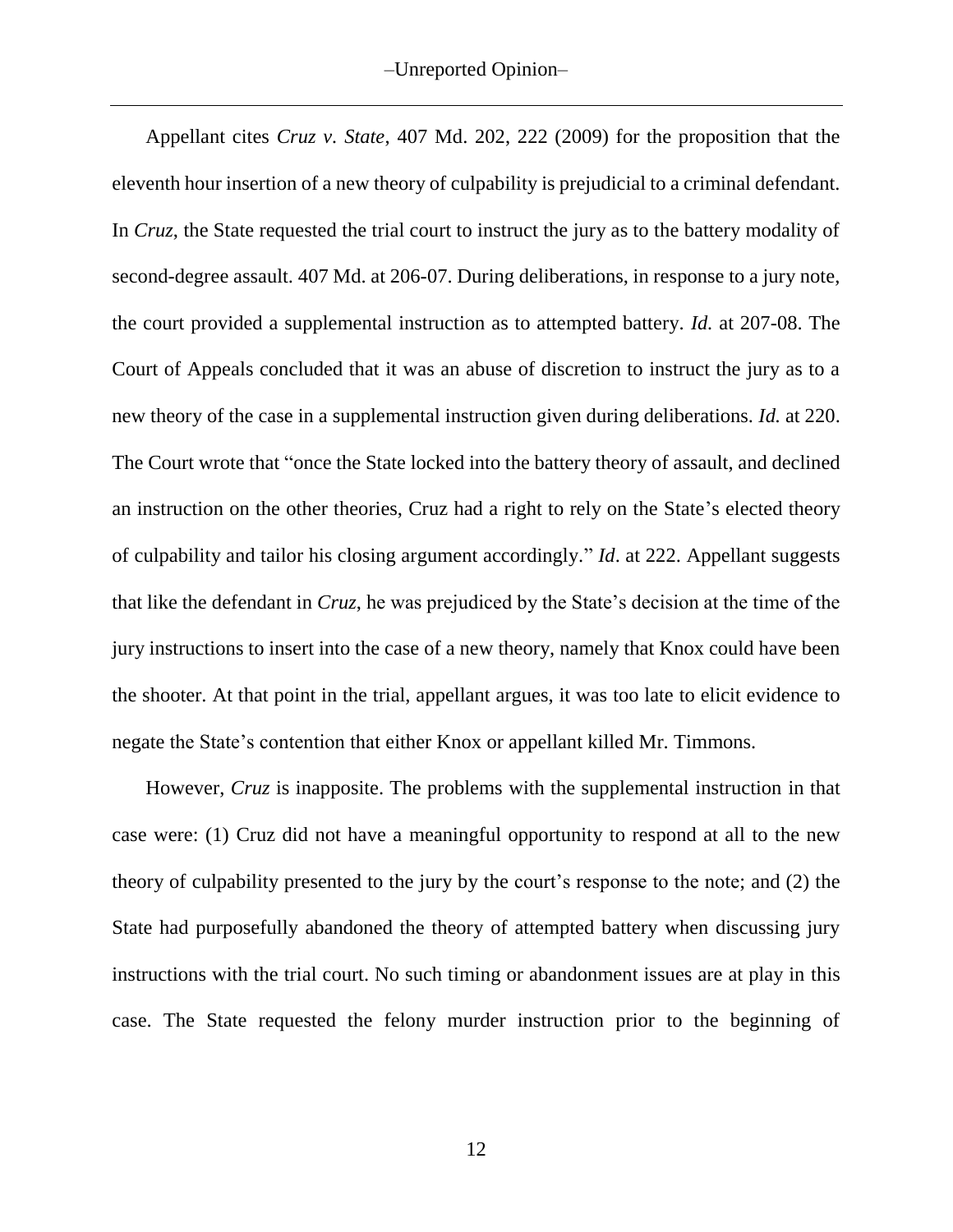deliberations, leaving appellant's trial counsel the opportunity to respond during closing arguments.

In *Sifrit v. State*, 383 Md. 77, 101 (2004), the State presented factually inconsistent theories of the crime at separate trials for different defendants. Erika Sifrit was convicted of first-degree murder, second-degree murder, and theft charges for her actions in the deaths of two people. Her convictions followed her husband Benjamin Sifrit's convictions for second-degree murder, first-degree assault, and accessory after the fact to two murders in an earlier, separate trial concerning the same events. *Id.* at 81. On appeal, Erika argued that the State presented inconsistent theories in her and her husband's cases, based on different representations of evidence concerning the possession of the murder weapon in the two trials, the testimony of two witnesses, and evidence adduced as to the number of shots fired by both Sifrits. *Id.* at 106-07.

After reviewing relevant case law from other jurisdictions as to due process violations in the inconsistent presentation of cases, the Court of Appeals held: "[W]e are in accord with the courts that hold that a due process violation will only be found when the demonstrated inconsistency exists at the core of the State's case." *Id.* at 106. The Court continued:

Discrepancies based on rational inferences from ambiguous evidence will not support a due process violation provided the two theories are supported by consistent underlying facts. . . .The few courts that have found due process violations did so in cases where the inconsistencies were inherent to the State's whole theory of the case or where the varying material facts were irreconcilable. It is this type of inconsistency that renders the conviction fundamentally unfair, thus violating due process.

13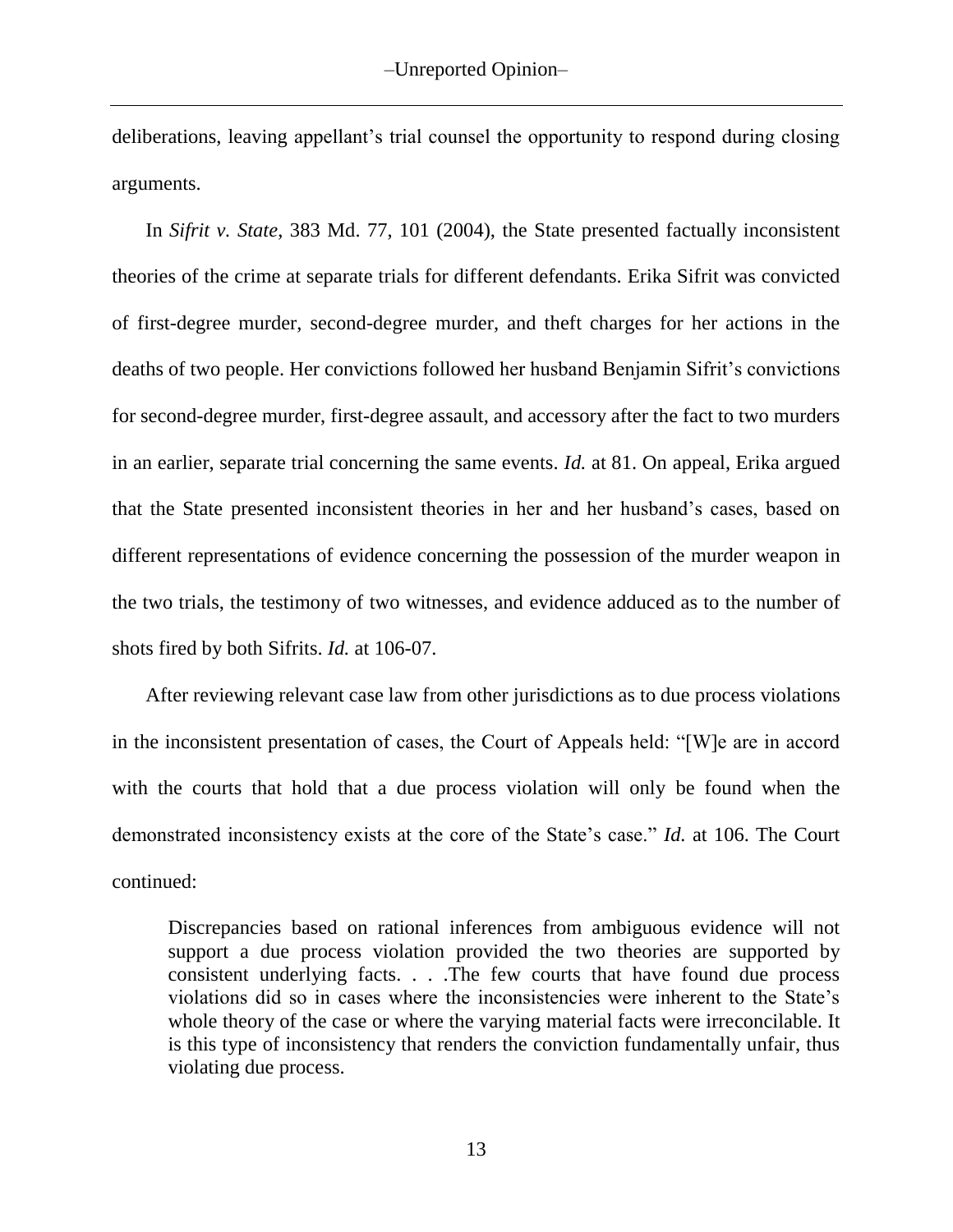*Id.* The Court concluded that "[n]one of the differences in the two trials alleged by Erika go to the State's underlying theory of the case which remained consistent throughout both trials, which was that Benjamin and Erika committed the crimes together." *Id.* at 107. As such, the Court affirmed Erika's convictions. *Id.* at 82.

Appellant points to the Court's acknowledgement that a due process violation may arise where the "demonstrated inconsistency exists at the core of the State's case," and urges us to extend that same concept to theories advanced by the State in a single trial. *Id.*  at 106. However, his reliance on *Sifrit* is misplaced. That case involved multiple trials and multiple defendants. In its review of the law in *Sifrit*, the Court discussed many cases, all of which involved multiple defendants and multiple trials. *Id.* at 100-06. Moreover, as we have already discussed, we do not conclude that the State took inconsistent positions during this trial. In short, we decline appellant's invitation to extend *Sifrit* to his case.

# **3. The Admissibility of Evidence Linking the Victim to the Black Guerilla Family**

At trial, appellant's theory of the case was that Timmons was killed in retaliation for his activities as part of the Black Guerilla Family ("BGF"), a gang. Indeed, appellant posited that Timmons was the "minister of finance" of a BGF group led by his half-brother. Appellant maintained that Timmons's BGF activities led to his death, pointing to alternative suspects named in a federal indictment of various alleged BGF members which was handed down the day after his murder and unsealed some weeks after that. At trial, appellant's counsel sought to introduce the federal indictment into evidence so as to deflect blame to a potential murderer named in that document. Appellant also noted that part of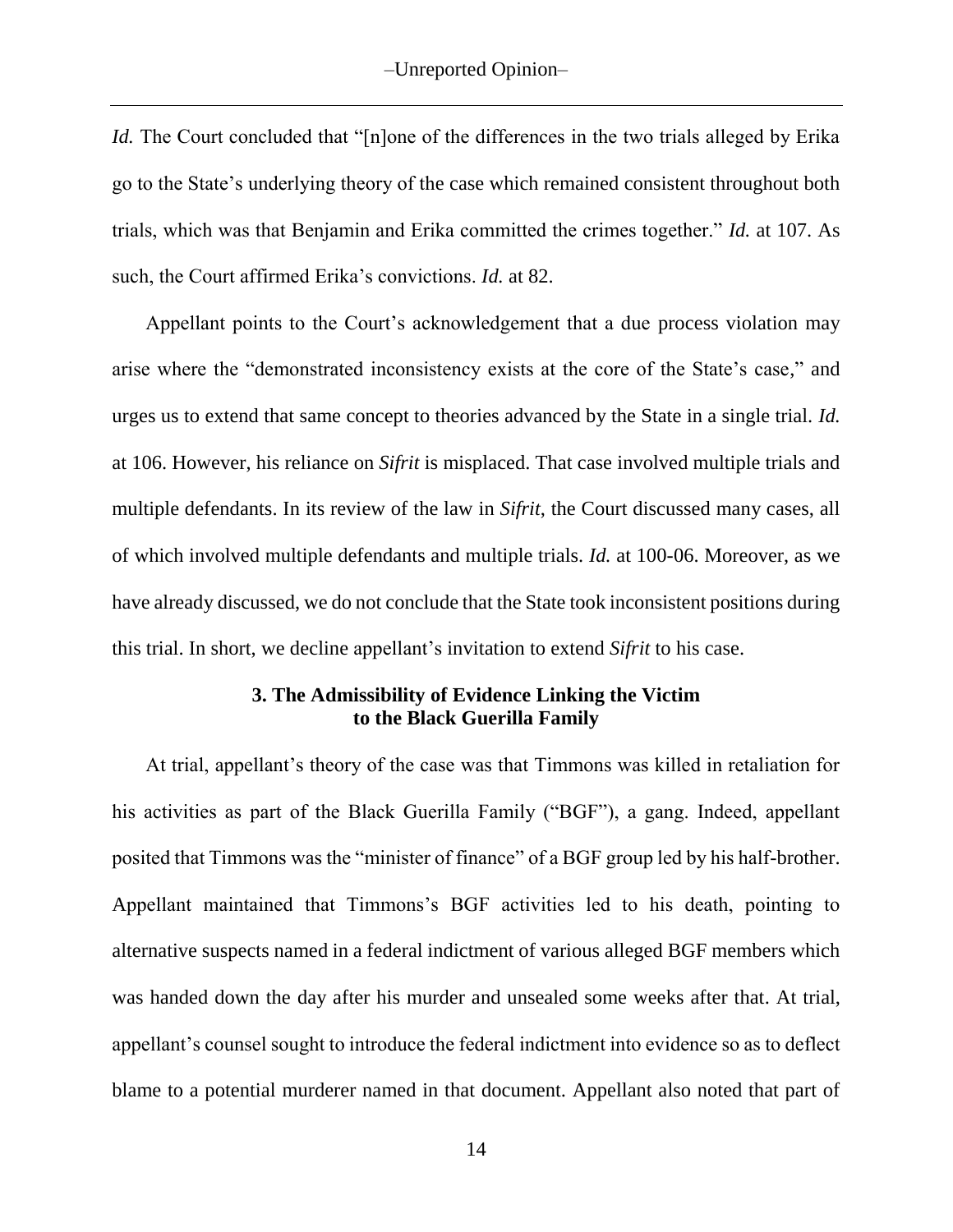the indictment included the so-called BGF "code of conduct" for gang members, which included a section denoting punishments ranging from beatings to death for cooperating with law enforcement. Lastly, appellant sought to introduce a series of letters or writings found in Timmons's home, which appellant's counsel claimed were authored by Timmons and expressed a fear that there was a gang "hit" out for him. The trial court excluded the indictment and reserved a ruling on the writings.

Before this Court, appellant contends that the trial court's actions infringed on his ability to present a defense. Appellant maintains that without the actual indictment, the code of conduct, and the letters, he could not adequately develop an alternative suspect. Accordingly, he argues that the court erred in excluding relevant, admissible evidence.

The State maintains that the court properly excluded these documents. As for the federal indictment, which included the BGF code of conduct, the State contends that it was irrelevant, mainly because it was handed down and made public after Timmons's murder. Moreover, the State argues, appellant presented no evidence that Timmons cooperated with law enforcement, that Timmons was a "minister of finance" of BGF, or that anyone leaked the names in the indictment prior to it being unsealed. The State further notes that the court granted appellant great leeway in questioning Detectives Michael Baier and Ragland as to the FBI investigation into BGF.

As for the letters, the State contends that this issue was not preserved for appellate review because appellant never attempted to introduce them at trial. Moreover, the State maintains that appellant failed to properly authenticate the writings.

15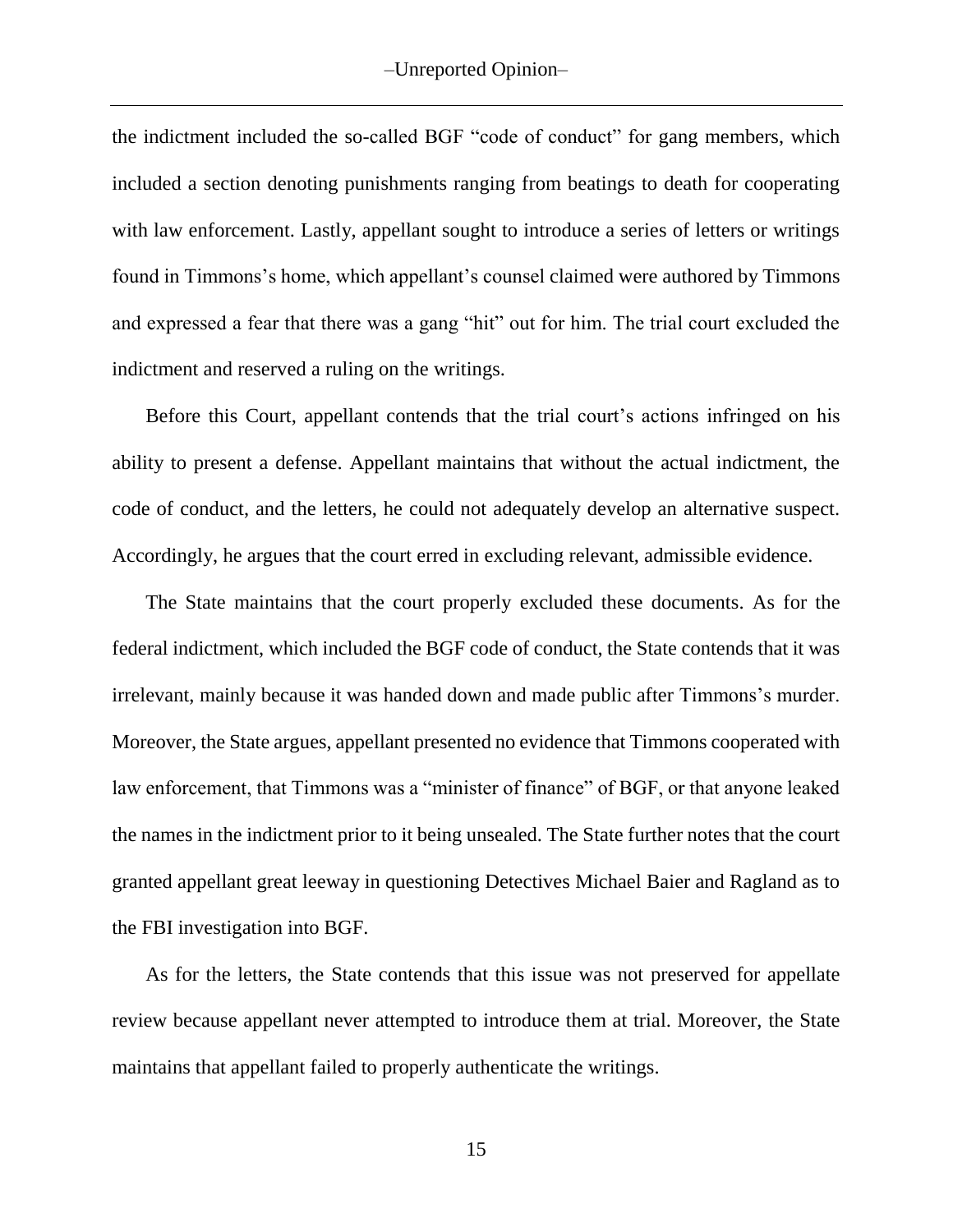Ordinarily, "[a] trial court's decision to admit or exclude evidence will not be disturbed in the absence of an abuse of discretion." *Gasper v. Ruffin Hotel Corp. of Md., Inc.*, 183 Md. App. 211, 224 (2008), *aff'd*, 418 Md. 594 (2011). As to a defendant's ability to present a defense, the Court of Appeals has remarked: "It is the adversarial system of justice which requires that the defendant be given every opportunity, within procedural and evidentiary boundaries, to present a defense." *Kelly v. State*, 392 Md. 511, 533 (2006). A defendant may attempt to offer an alternative suspect, but "[t]he proffered evidence must be sufficiently relevant, rather than 'cast[ing] a bare suspicion upon another.'" *Taneja v. State*, 231 Md. App. 1, 10 (2016) (quoting *Holmes v. South Carolina*, 547 U.S. 319, 324 (2006)), *cert. denied*, 452 Md. 549 (2017). Indeed, we have noted that the right to present a defense is subject to two restrictions: "'The first is that evidence that is not relevant to a material issue is inadmissible. The second is that, even if relevant, evidence may be excluded if its probative value is substantially outweighed by the danger of unfair prejudice, confusion of the issues, or misleading the jury.'" *Id.* at 11 (emphasis omitted) (quoting *Muhammad v. State*, 177 Md. App. 188, 274 (2007)).

### *The Federal Indictment and BGF Code of Conduct*

Maryland Rule 5-401 defines relevant evidence as "evidence having any tendency to make the existence of any fact that is of consequence to the determination of the action more probable or less probable than it would be without the evidence." Pursuant to Maryland Rule 5-402, irrelevant evidence is inadmissible. We review *de novo* whether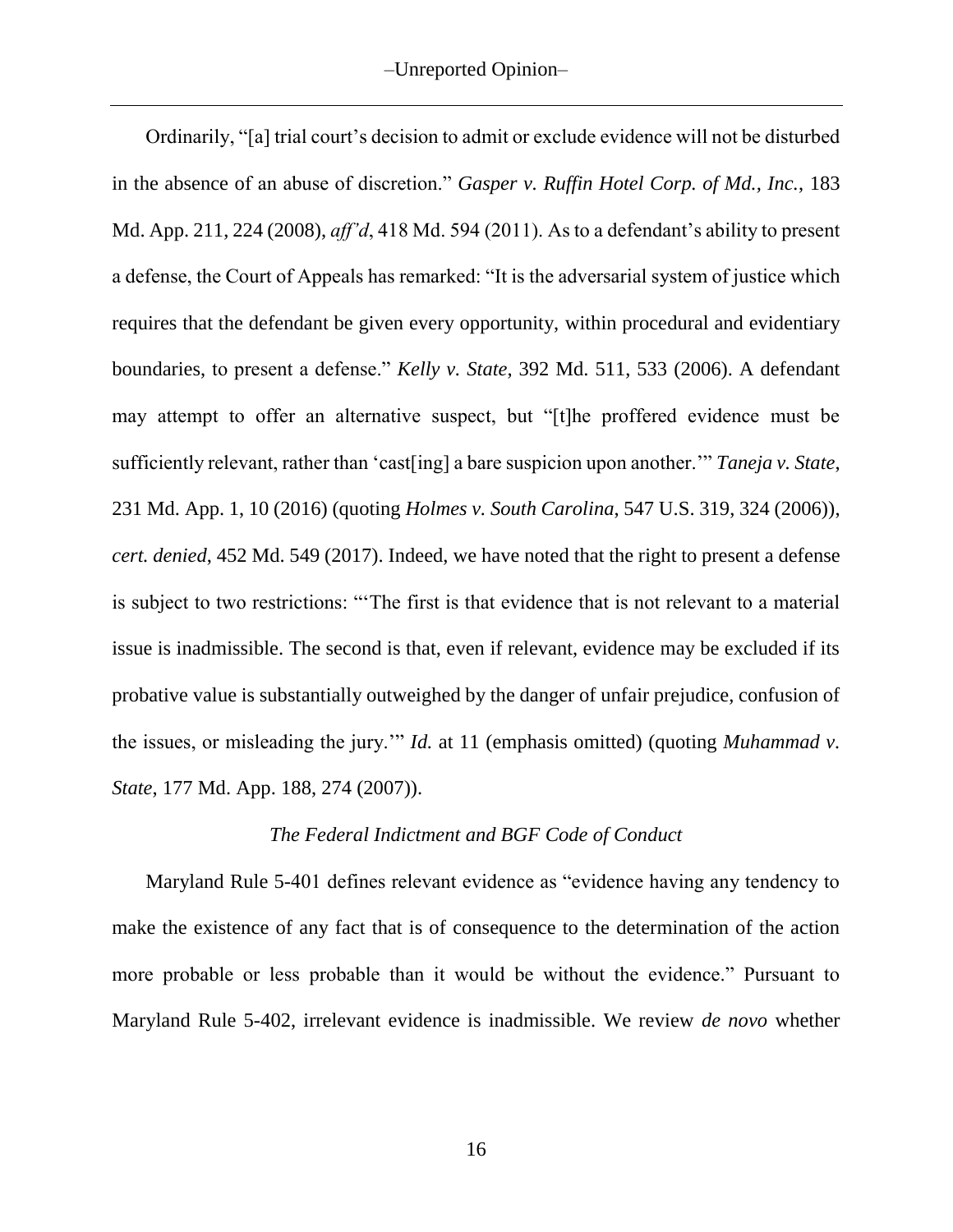evidence is relevant. *See Wash. Metro. Area Transit Auth. v. Washington*, 210 Md. App. 439, 451 (2013).

In this case, we are persuaded that the federal indictment and the BGF code of conduct were irrelevant. The federal indictment was handed down the day after Timmons's murder, and it was unsealed after that. Accordingly, we fail to see how the indictment would cause an alleged gang member named in the indictment to suspect that Timmons was cooperating with law enforcement. There was no evidence that the contents of the indictment were known to anyone outside of law enforcement circles before it was unsealed. Additionally, there was no evidence that Timmons was actually cooperating with law enforcement. Furthermore, appellant presented no evidence that Timmons was the "minister of finance" of a BGF group. Detective Baier, who worked in cooperation with the FBI to investigate the BGF, testified that Timmons might have been a named defendant in the federal indictment, but that Timmons was "[n]ot very" important in the gang. There was no evidence that there had been a "hit" ordered on Timmons as a result of the information in the indictment.

Despite its ruling, the court permitted appellant great leeway in questioning Detectives Baier and Ragland concerning BGF, even permitting counsel to question the detectives with the aid of the indictment. Indeed, Detective Baier was permitted to testify about some of the minor tasks Timmons performed at the request of his half-brother and the criminal acts that BGF undertook. As such, the jury was aware that Timmons may have had some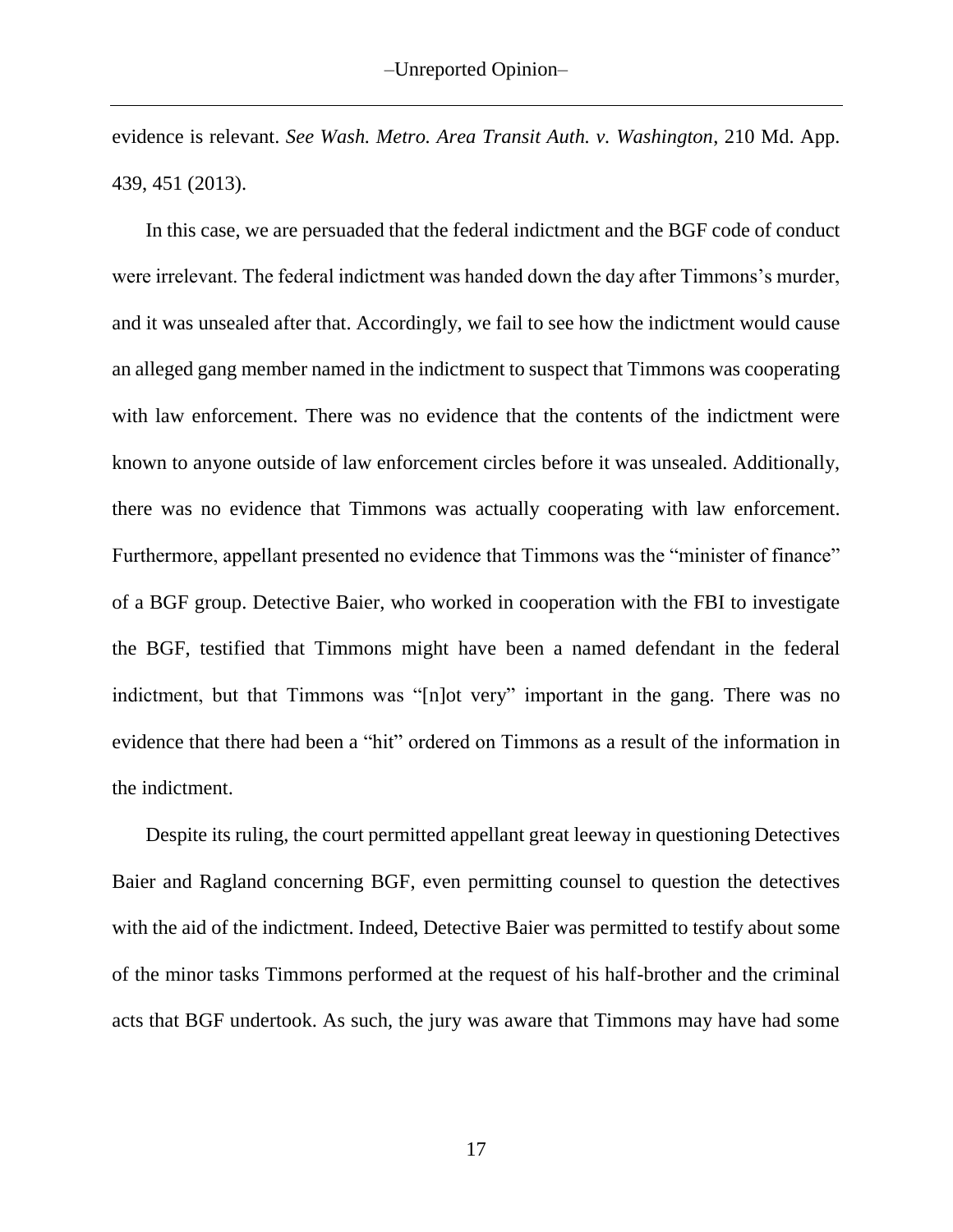role in the gang, and appellant's counsel was permitted to present his theory of the case in closing arguments.

In short, we are not persuaded that the court erred in excluding the federal indictment and evidence about the BGF code of conduct from evidence. They were irrelevant, and appellant presented no evidence beyond bare suspicion and speculation that an unknown gang member named in the indictment killed Timmons.

#### *The Writings*

Prior to trial, appellant moved to introduce into evidence a collection of writings found in Timmons's home. Appellant's counsel argued that the writings referred to Timmons's nickname of "Bussa" and made references to events in his life. Appellant's counsel maintained that the writings were relevant because they referred to gang hits, snitches, and surveillance, suggesting that Timmons was aware of a hit against him. The State argued that the writings were "rap songs," and authorship was unclear because there appeared to be at least two different handwriting styles. The court reserved ruling on the admissibility of the letters, permitting appellant's counsel to lay a foundation as to authenticity. Appellant's counsel did not attempt to lay this foundation later, nor did appellant attempt to introduce the writings at trial.

Maryland Rule 5-901 provides that evidence must be authenticated prior to being admitted, meaning that there must be "evidence sufficient to support a finding that the matter in question is what its proponent claims." Writings may be authenticated by the testimony of someone familiar with the document, the testimony of someone familiar with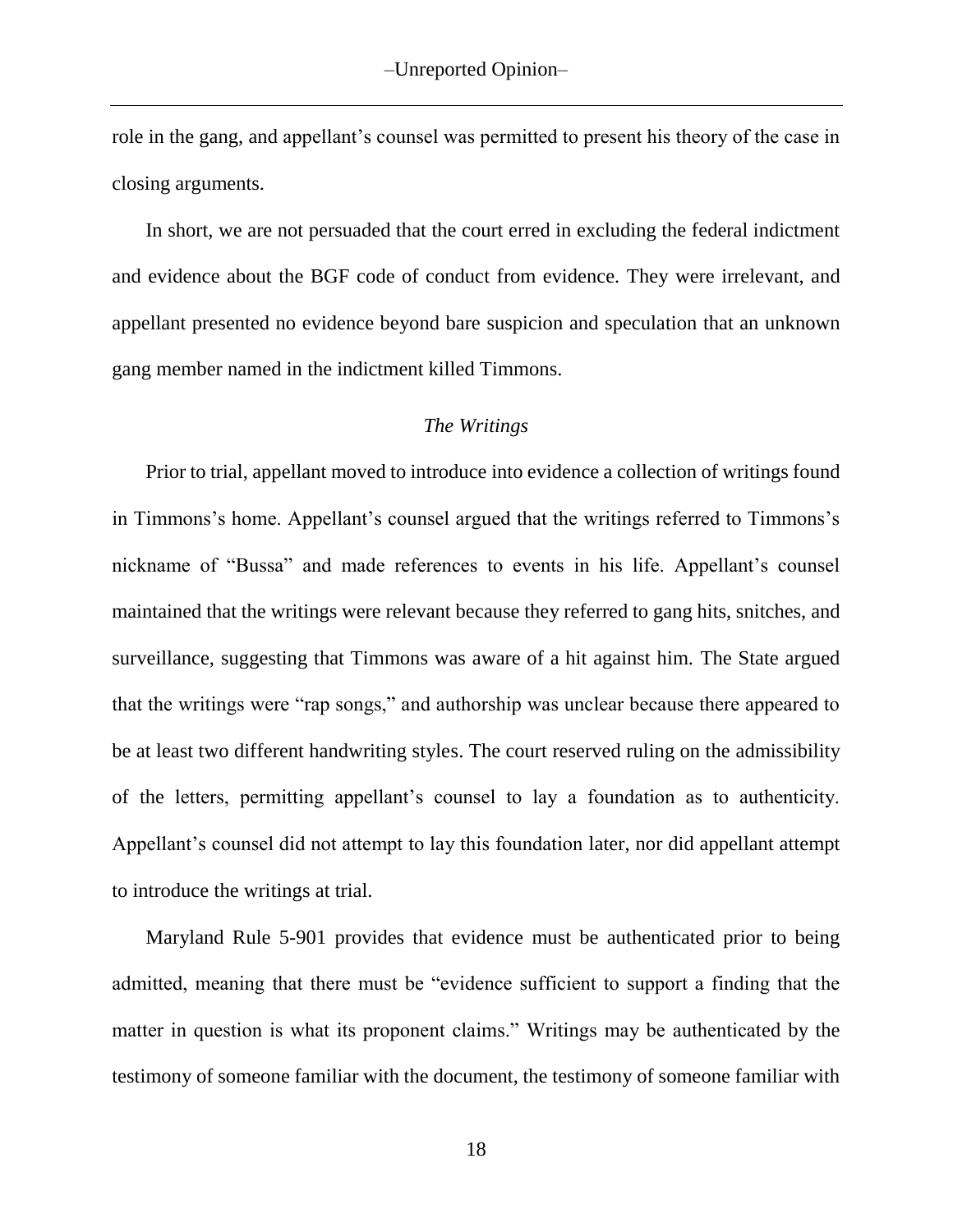the purported author's handwriting, or comparison with a known handwriting exemplar. *Sublet v. State*, 442 Md. 632, 658-59 (2015) (permitting authentication of writings by the "reply letter doctrine" or through testimony demonstrating that the writing "contain[s] circumstantial evidence indicating the identity of its author[.]").

Although appellant posited that the child might have been able to authenticate the writings as his father's handwriting, appellant did not attempt to have the child do so. Furthermore, appellant never attempted to introduce the writings into evidence at trial. As such, we conclude that appellant never made an effort to authenticate the writings after the court reserved ruling on admissibility, and, accordingly, this issue is not preserved. *See* Rule 8-131(a).

### **4. Appellant's Efforts to Impeach the Credibility of the Child**

Prior to trial, appellant's counsel sought permission to use a psychiatric evaluation of the child in order to impeach his testimony. At some point after witnessing Timmons's death, the child was evaluated at the Villa Maria psychiatric hospital. The child's mother reported that the child had a history of setting fires, stealing, and making false accusations of sexual abuse. Appellant's counsel maintained that this information was admissible evidence of the child's prior bad acts pursuant to Maryland Rule 5-608(b) and could be used to impeach the child. The trial court denied appellant's request, concluding that the mother's reports were hearsay within hearsay and that there was "no substance" to these statements. Rather, the child's mother was "complaining about him" and never referred to a specific prior bad act.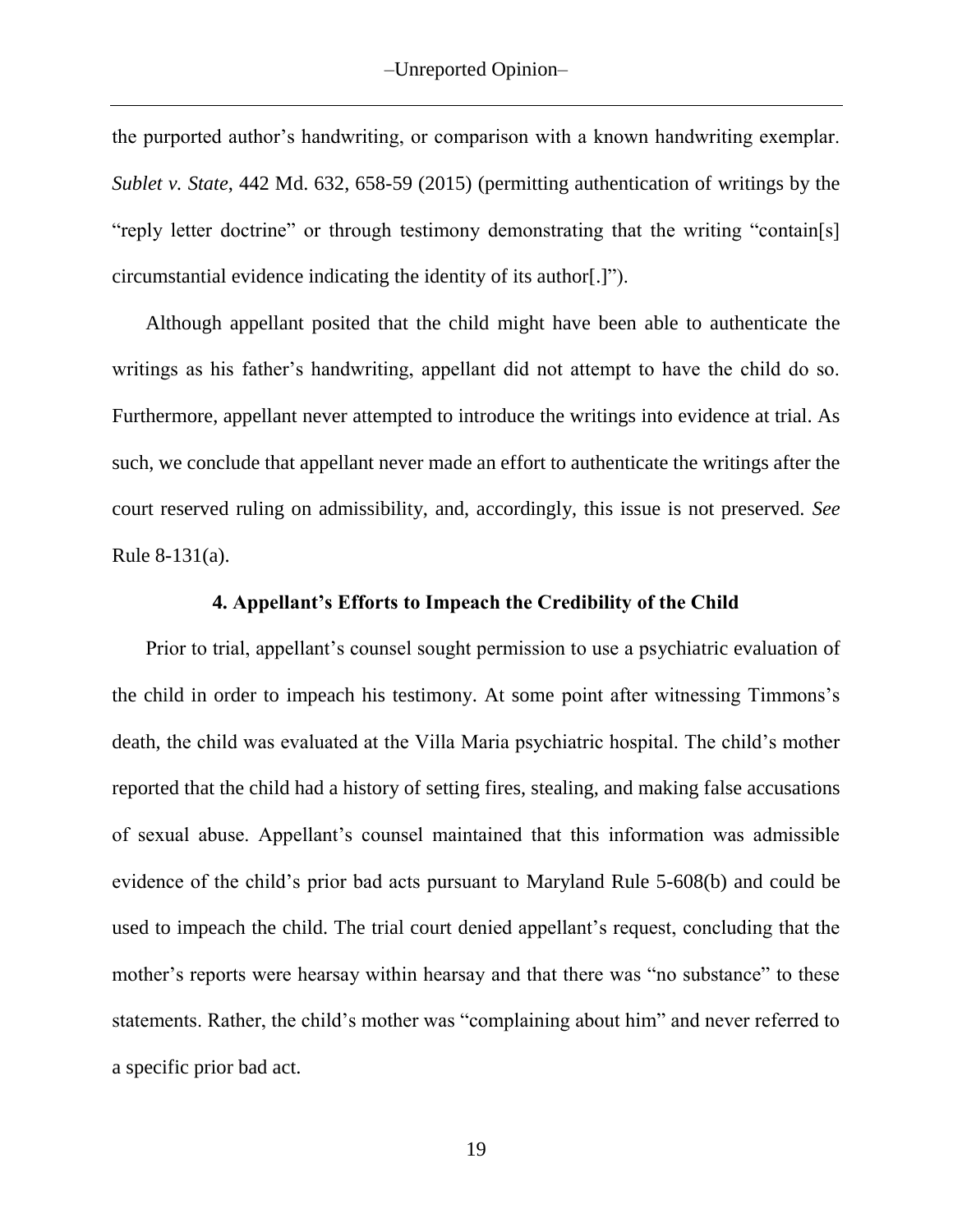To this Court, appellant contends that these statements were admissible to impeach the child's testimony. Appellant maintains that the court violated his right under the Confrontation Clause because he was not permitted to adequately question the child's credibility. Appellant asserts that there was a reasonable factual basis for the mother's report, and cross-examining the child was central to appellant's case due to the importance of the child's testimony in the State's case.

The State maintains that the court properly refused appellant's request to impeach the child with the psychiatric evaluation. The State contends that appellant lacked a reasonable factual basis that the child actually committed the acts his mother reported. The State also argues that the mother's report did not provide any details about the alleged misconduct. Moreover, the State contends that the alleged misconduct, even if sufficiently detailed, did not relate to the child's credibility.

Rule 5-608(b) permits the impeachment of witnesses through prior bad acts not resulting in a conviction in order to demonstrate that the witness is untruthful: "The court may permit any witness to be examined regarding the witness's own prior conduct that did not result in a conviction but that the court finds probative of a character trait of untruthfulness." Importantly, the party seeking to impeach the witness must, upon objection, "establish[] a reasonable factual basis for asserting that the conduct of the witness occurred." Rule 5-608(b). The Court of Appeals has remarked that there must be a reasonable factual basis for the prior bad act because "'the primary purpose of the inquiry is not to harass or embarrass the witness, and [also so] that there is little likelihood of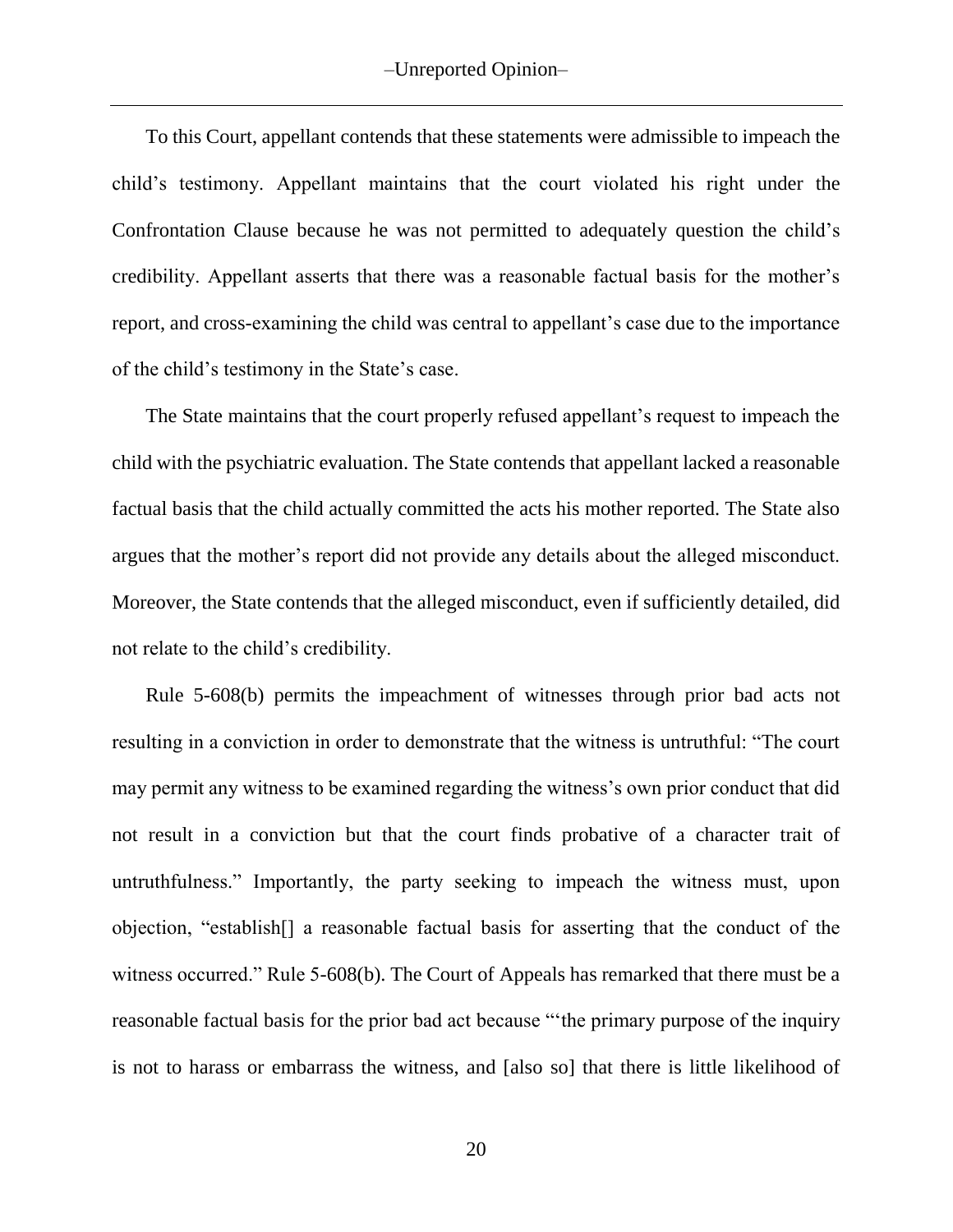obscuring the issue on trial[.]'" *Thomas v. State*, 422 Md. 67, 77 (2011) (quoting *State v. Cox*, 298 Md. 173, 179 (1983)). Stated another way, to accept an accusation of a prior bad act without a reasonable factual basis that it occurred "'would be tantamount to accepting someone else's assertion of the witness'[s] guilt and pure hearsay.'" *Id.* (quoting *Cox*, 298 Md. at 180). We review a court's determination as to prior bad act impeachment evidence for an abuse of discretion. *See id.* at 73.

The court did not abuse its discretion in denying appellant's request to use the mother's statements in the psychiatric evaluation to impeach the child. Appellant did not proffer an adequate reasonable factual basis to the trial court that the child actually committed the acts the mother reported, nor has he done so on appeal. Furthermore, the court noted that the mother may have been a source of the child's difficulties, and the mother may have been complaining to the psychiatric evaluator. The mother offered no specific details as to when or how the child committed the various acts she reported. This sort of non-specific hearsay evidence is not a proper basis for impeaching a witness, and the trial court did not abuse its discretion in declining to permit appellant to use it to impeach the child's credibility. *Thomas v. State,* 422 Md. at 79 ("'A hearsay accusation of guilt has little logical relevance to the witness'[s] credibility.'" (quoting *Pantazes v. State*, 376 Md. 661, 691  $(2003))$ .

#### **5. The State's Closing Argument**

In rebuttal closing arguments, the State argued, in part, as follows:

When I started the beginning of this trial and I said the most important thing you brought here was your common sense and your every-day experience, I knew what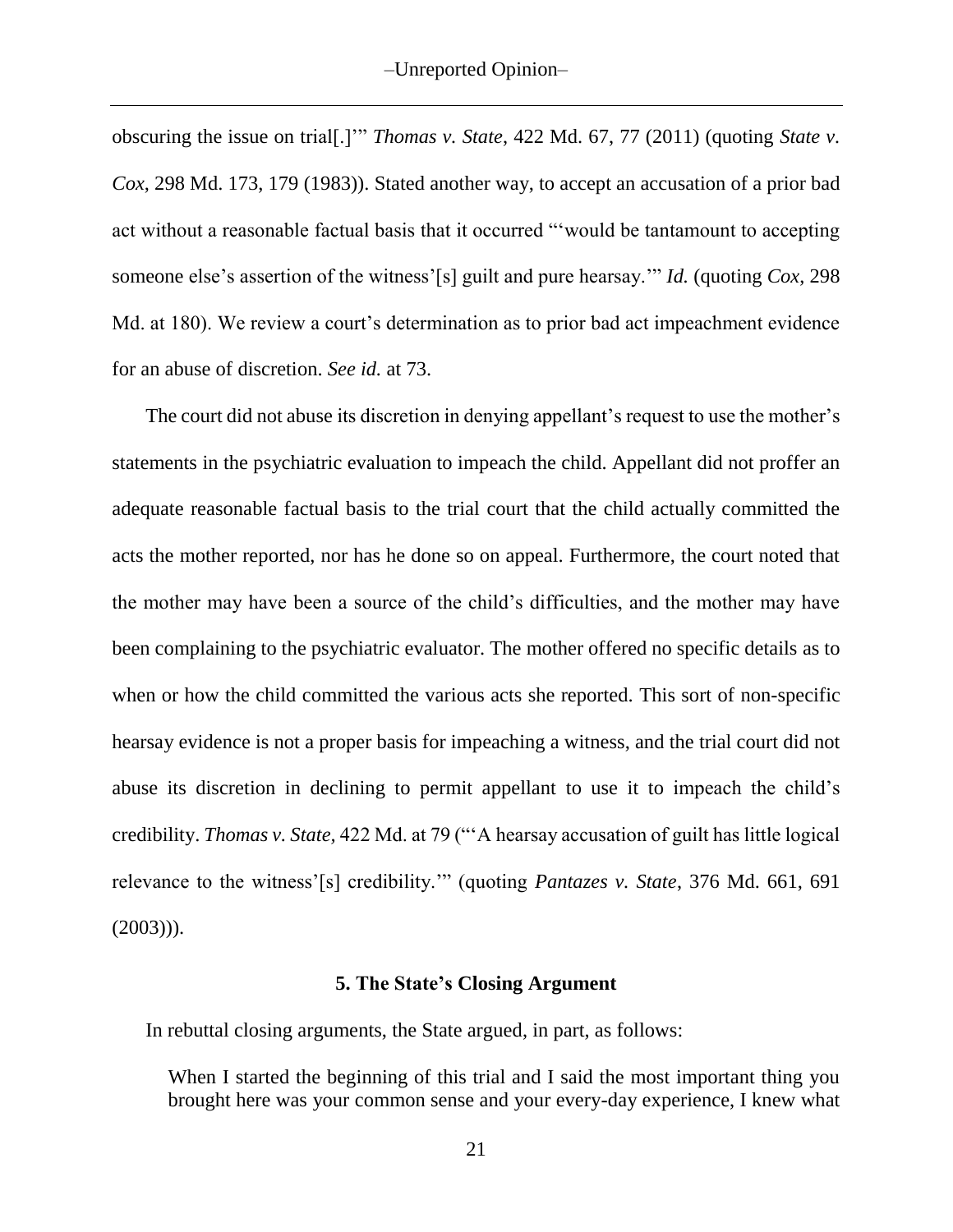the burden was in this case. You were all selected because you are reasonable people from this community with common sense, the ability to listen to all of the evidence and make a decision. So when you go back to the jury room, ask yourself, "What's reasonable?"

Is it reasonable to believe that Joseph Oglesby had never once in his entire life, according to his own words, had never once been to that house? It just so happens the first day ever he goes to the home of his lifelong friend, this happens? Did he just get stuck in the basement? Is that reasonable to believe, that this is just a terrible coincidence?

Appellant's counsel objected, arguing that the State was mischaracterizing the burden

of proof. Appellant also requested the court to re-instruct the jury as to reasonable doubt.

The court overruled the objection and declined to re-instruct the jury.

Appellant contends on appeal that the trial court permitted the State to offer an improper closing argument in that the State impermissibly mischaracterized the reasonable doubt standard. Appellant relies on *Carrero-Vasquez v. State*, 210 Md. App. 504 (2013), to argue that the State's arguments in this case ought to compel this Court to reverse his convictions.

The State maintains that the prosecutor did not mischaracterize the reasonable doubt standard and was rhetorically asking the jury if the defense's theory of the events was "reasonable to believe." Essentially, the State was challenging appellant's statement to the police, which is within the realm of permissible argument. The State also argues that if the prosecutor erred by offering this argument, it was not sufficiently improper to lead to a new trial for appellant.

The Court of Appeals has remarked on the limits of closing arguments as follows: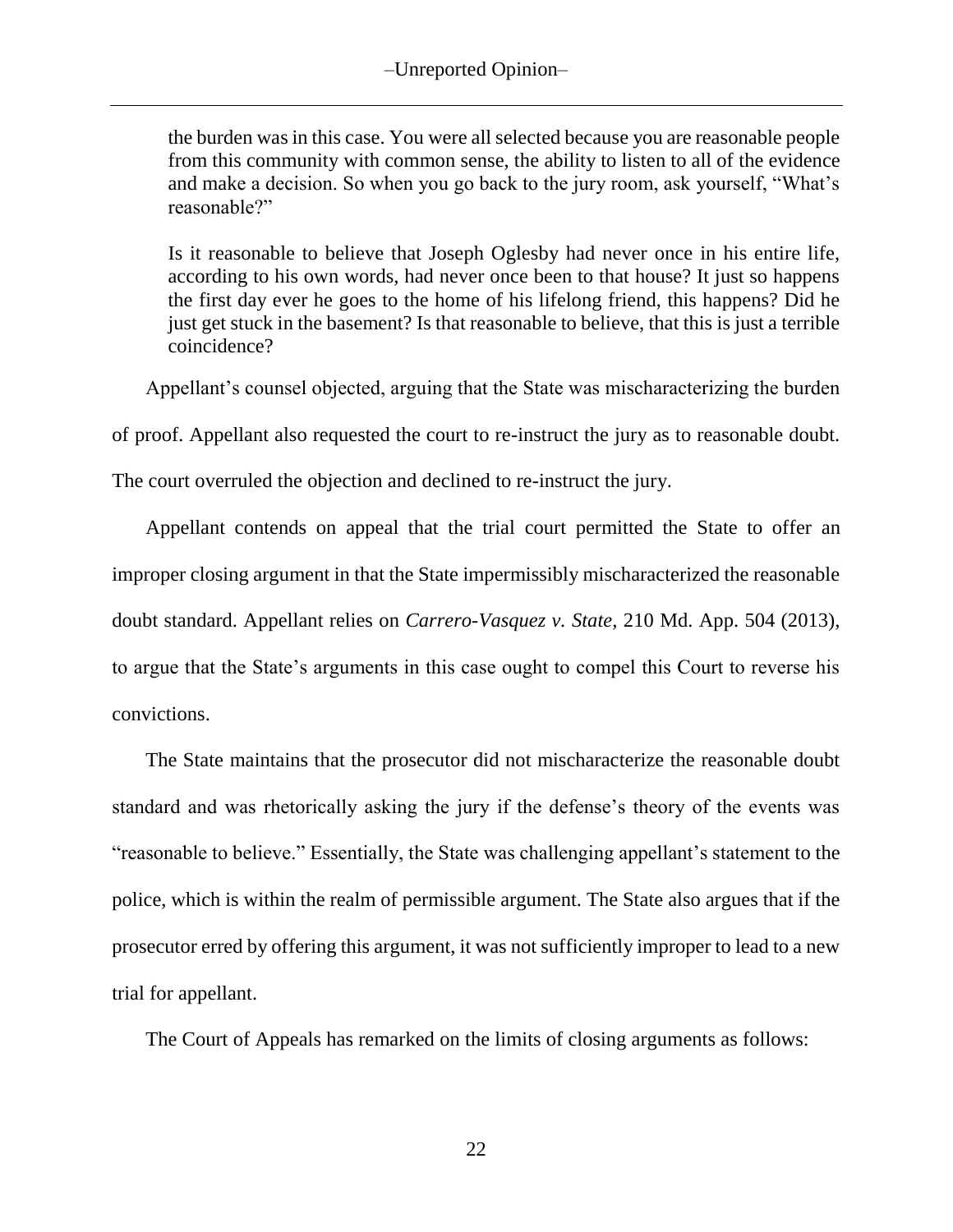The prosecutor is allowed liberal freedom of speech and may make any comment that is warranted by the evidence or inferences reasonably drawn therefrom. In this regard, generally, . . . the prosecuting attorney is as free to comment legitimately and to speak fully, although harshly, on the accused's action and conduct if the evidence supports his comments, as is accused's counsel to comment on the nature of the evidence and the character of witnesses which the prosecution produces.

While arguments of counsel are required to be confined to the issues in the cases on trial, the evidence and fair and reasonable deductions therefrom, and to arguments of opposing counsel, generally speaking, liberal freedom of speech should be allowed. There are no hard-and-fast limitations within which the argument of earnest counsel must be confined – no well-defined bounds beyond which the eloquence of an advocate shall not soar. He may discuss the facts proved or admitted in the pleadings, assess the conduct of the parties, and attack the credibility of witnesses. He may indulge in oratorical conceit or flourish and in illustrations and metaphorical allusions.

*State v. Gutierrez*, 446 Md. 221, 242 (2016) (quoting *Donaldson v. State*, 416 Md. 467, 488-89 (2010)) (quotation marks omitted).

Whether the prosecutor oversteps the bounds of permissible argument is left to the

discretion of the trial court. *See Paige v. State*, 222 Md. App. 190, 210 (2015).

We are not persuaded that the court abused its discretion in permitting the prosecutor's rebuttal arguments in this case. The prosecutor's comments in *Carrero-Vasquez* are not analogous to those appellant finds objectionable here. In *Carrero-Vasquez*, the prosecutor, while speaking about the reasonable doubt standard, said, "Reasonable doubt. Trust your gut. If your gut says I think he's guilty, that's reasonable." 210 Md. App. at 510. Although the State argued that the prosecutor was merely commenting on the jury's assessment of witnesses, this Court concluded that the prosecutor's remark was improper because it mischaracterized the reasonable doubt standard, reducing it to a "gut" feeling. *Id.* at 510- 11.